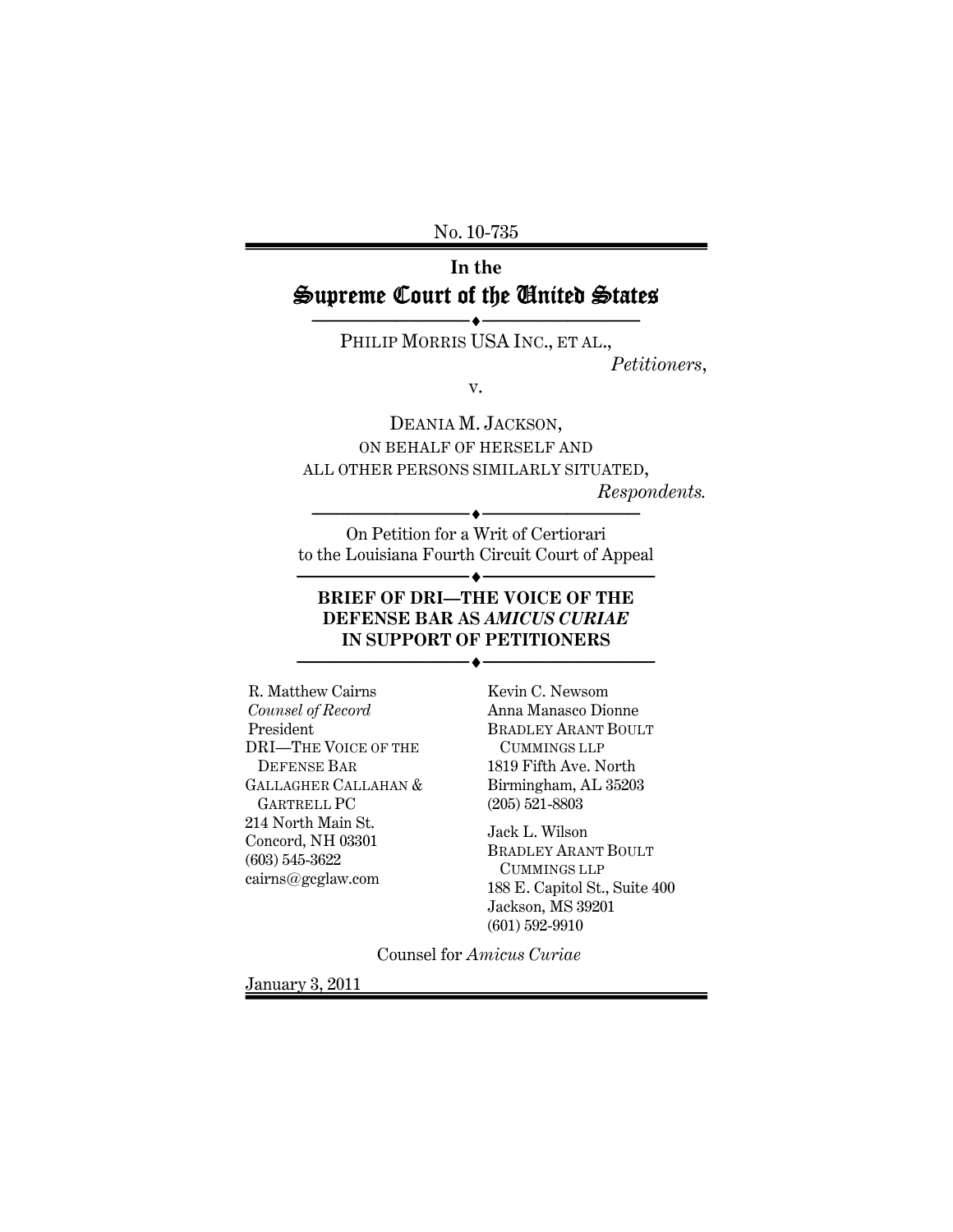# **TABLE OF CONTENTS**

|    | INTEREST OF THE AMICUS CURIAE 1                                                                                                                                |
|----|----------------------------------------------------------------------------------------------------------------------------------------------------------------|
|    |                                                                                                                                                                |
|    |                                                                                                                                                                |
| Ι. | In An Effort To Make This Case "Work"<br>As A Class Action, The Louisiana Courts<br>Impermissibly Violated The Defendants'<br>Due Process Right To Raise Every |
|    | The Due Process Clause Guarantees<br>$A_{-}$<br>Class Action Defendants The Right To<br>Be Heard And To Present Every                                          |
|    | By Decreeing A De Facto Class Action<br>В.<br>Exception To Louisiana Fraud Law,<br>The Louisiana Courts Deprived<br>Defendants Of The Right To Raise           |
|    | II. This Case Provides An Ideal Vehicle To<br>Resolve Issues Of Tremendous Legal And                                                                           |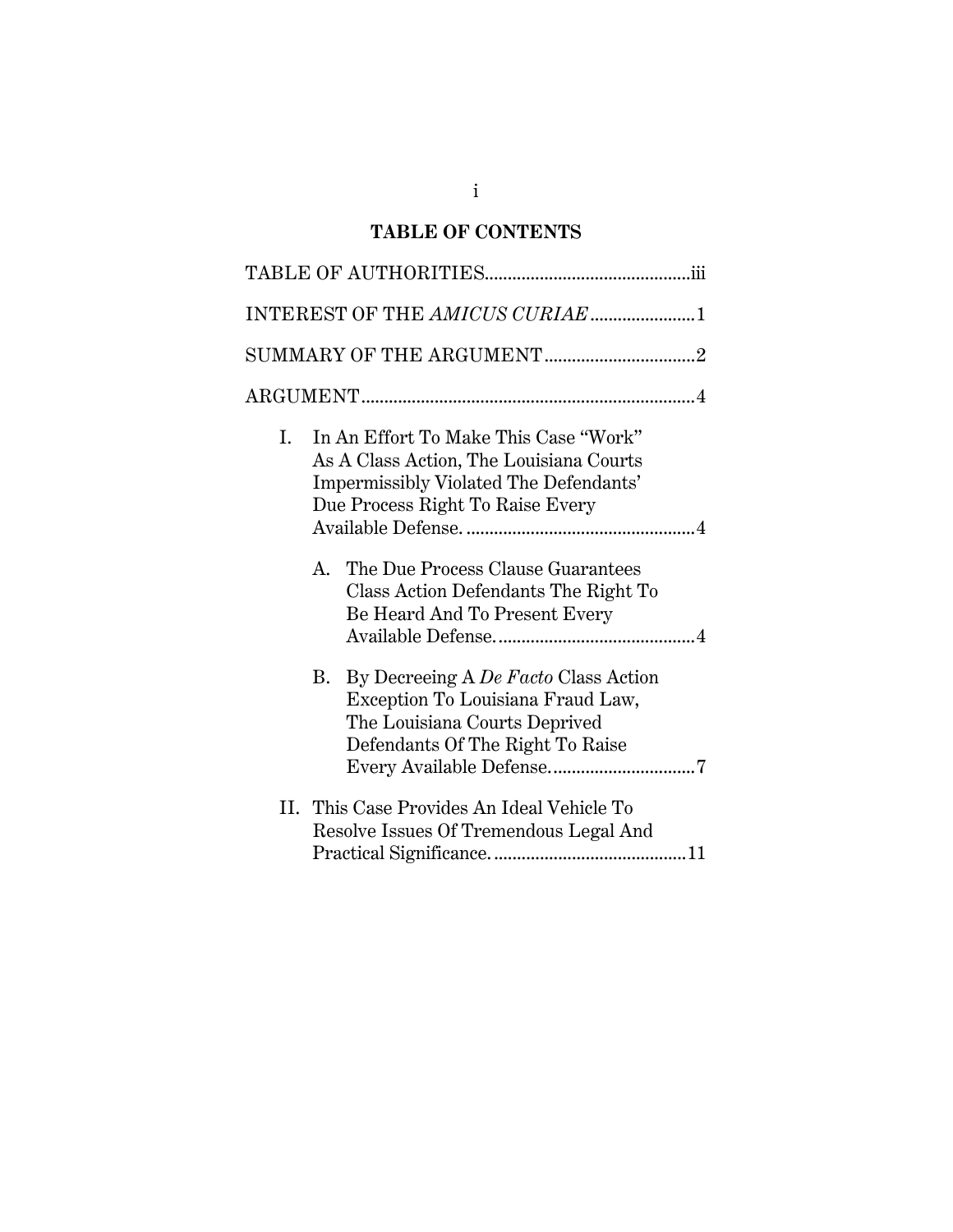|             | A. Even After CAFA, Many Large Class<br>Actions Must Be Litigated In State                                |
|-------------|-----------------------------------------------------------------------------------------------------------|
| $R_{\rm m}$ | Most State Class Actions Settle<br>Because Defendants Face Coercive<br>Pressure To Capitulate Rather Than |
|             | C. The Rulings Below Will Exacerbate<br>The "Blackmail Settlement" Problem19                              |
|             | D. This Case Provides An Ideal Vehicle<br>For Resolving Recurring<br>Constitutional Issues Of Nationwide  |
|             |                                                                                                           |

ii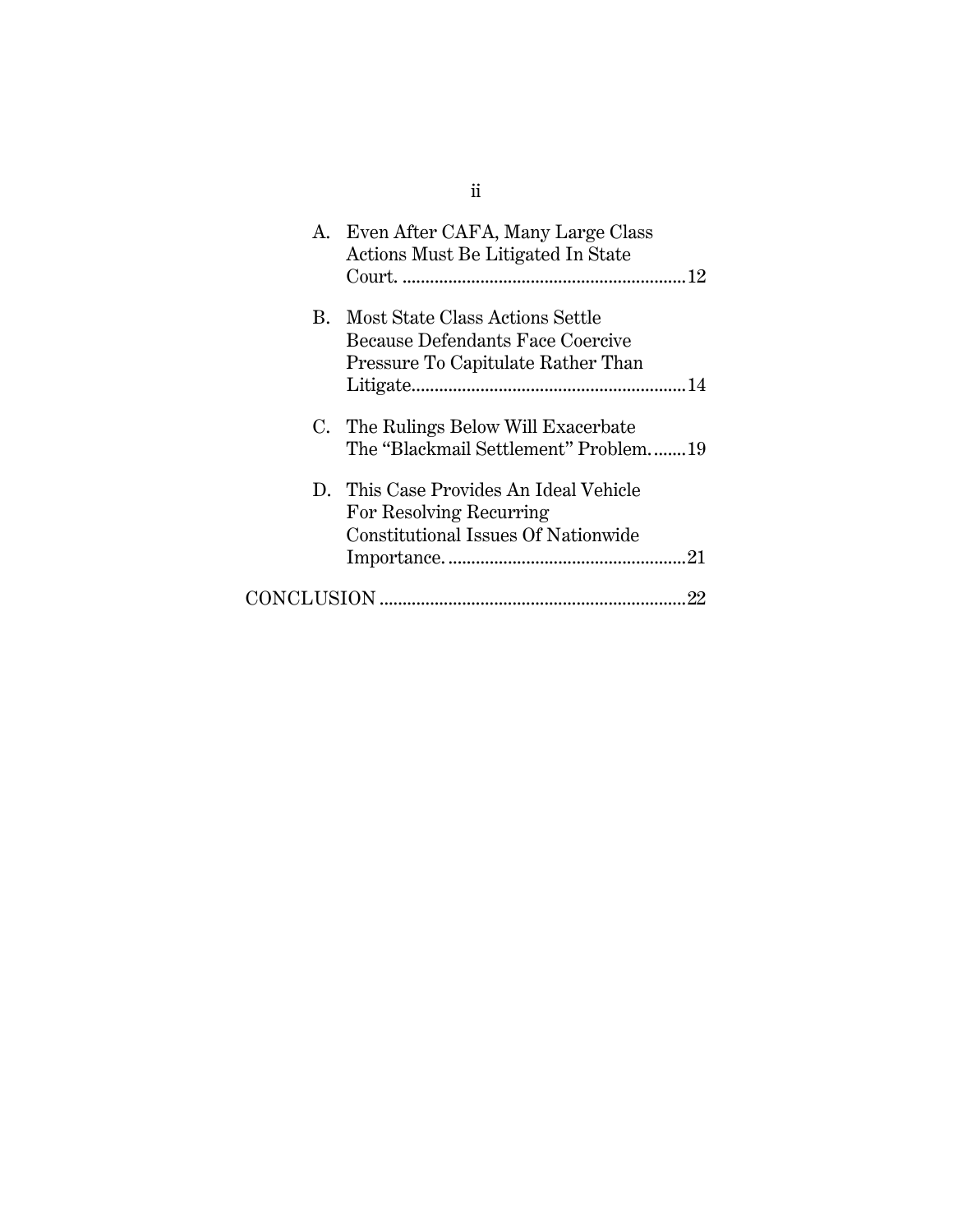# **TABLE OF AUTHORITIES**

#### **Cases**

| American Surety Co. v. Baldwin               |  |
|----------------------------------------------|--|
| AT&T Mobility LLC v. Shorts                  |  |
| Bell Atl. Corp. v. Twombly                   |  |
| <b>Blue Chip Stamps v. Manor Drug Stores</b> |  |
| BMW of North America, Inc. v. Gore           |  |
| Board of Regents v. Roth                     |  |
| Bouie v. City of Columbia                    |  |
| Brinkerhoff-Faris Trust & Sav. Co. v. Hill   |  |
| Castano v. American Tobacco Co.              |  |
| Coopers & Lybrand v. Livesay                 |  |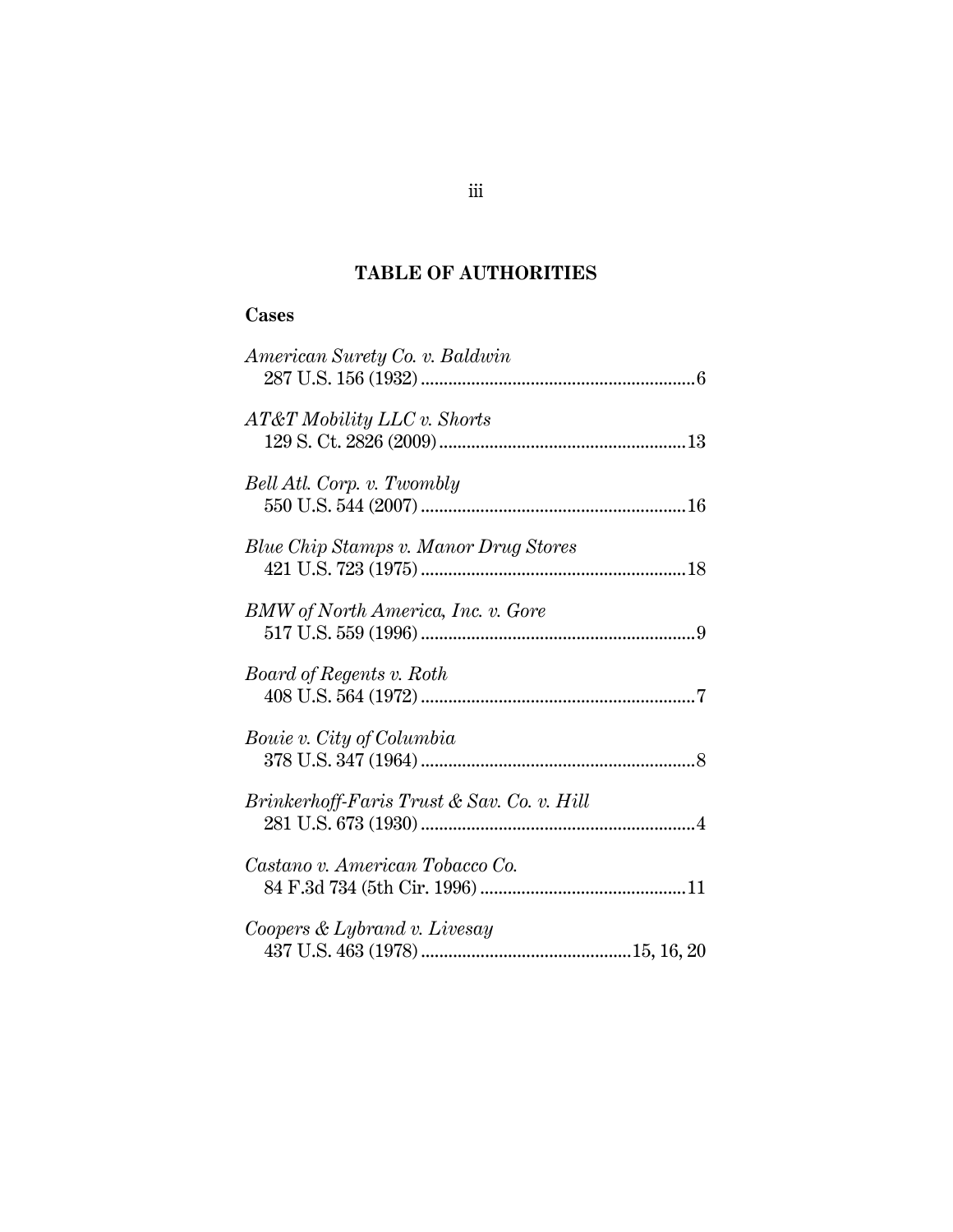| Cowen v. Bank United                                                        |
|-----------------------------------------------------------------------------|
| Goldberg v. Kelly                                                           |
| Grannis v. Ordean                                                           |
| Hansberry v. Lee                                                            |
| Hughes v. State of Washington                                               |
| In re Rhone-Poulenc Rorer, Inc.<br>51 F.3d 1293 (7th Cir. 1995)  15, 16, 19 |
| Lindsey v. Normet                                                           |
| Logan v. Zimmerman Brush Co.                                                |
| Loretto v. Teleprompter Manhattan CATV Corp.                                |
| Lucas v. South Carolina Coastal Council                                     |
| McLaughlin v. American Tobacco Co.                                          |
| Newsweek, Inc. v. Florida Dep't of Rev.                                     |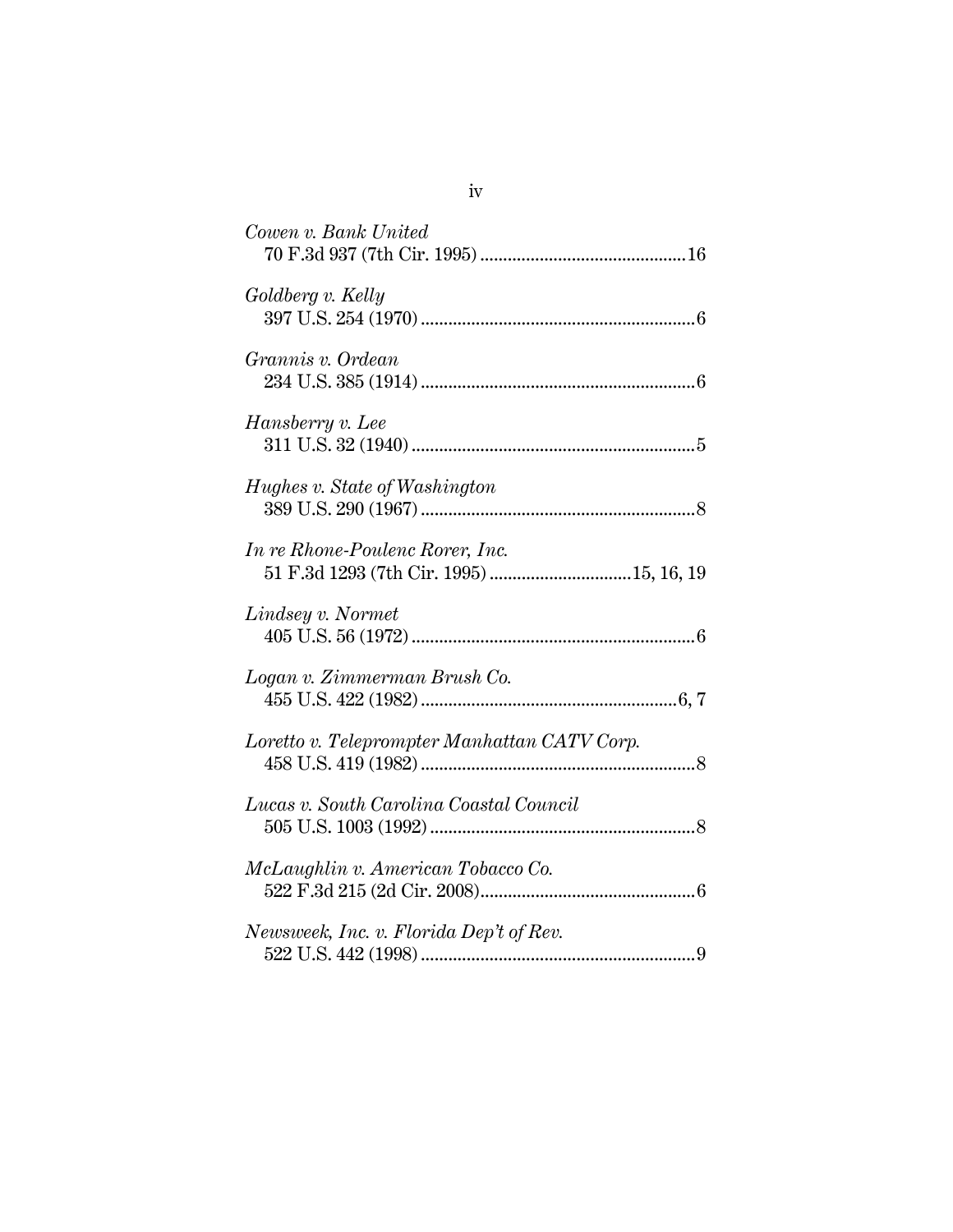| Nickey v. Mississippi                                                                        |
|----------------------------------------------------------------------------------------------|
| Ortiz v. Fibreboard Corp.                                                                    |
| Palisades Collections LLC v. Shorts                                                          |
| Pennoyer v. Neff                                                                             |
| Philip Morris USA Inc. v. Scott<br>131 S. Ct. 1 (2010) (Scalia, J., in chambers)  10, 11, 12 |
| Philip Morris USA v. Williams                                                                |
| Phillips Petroleum Co. v. Shutts                                                             |
| Reich v. Collins                                                                             |
| Richards v. Jefferson County, Ala.                                                           |
| Shady Grove Orthopedic Assocs. v. Allstate Ins.<br>Co.                                       |
| Stevens v. City of Cannon Beach                                                              |
| Taylor v. Sturgell                                                                           |

v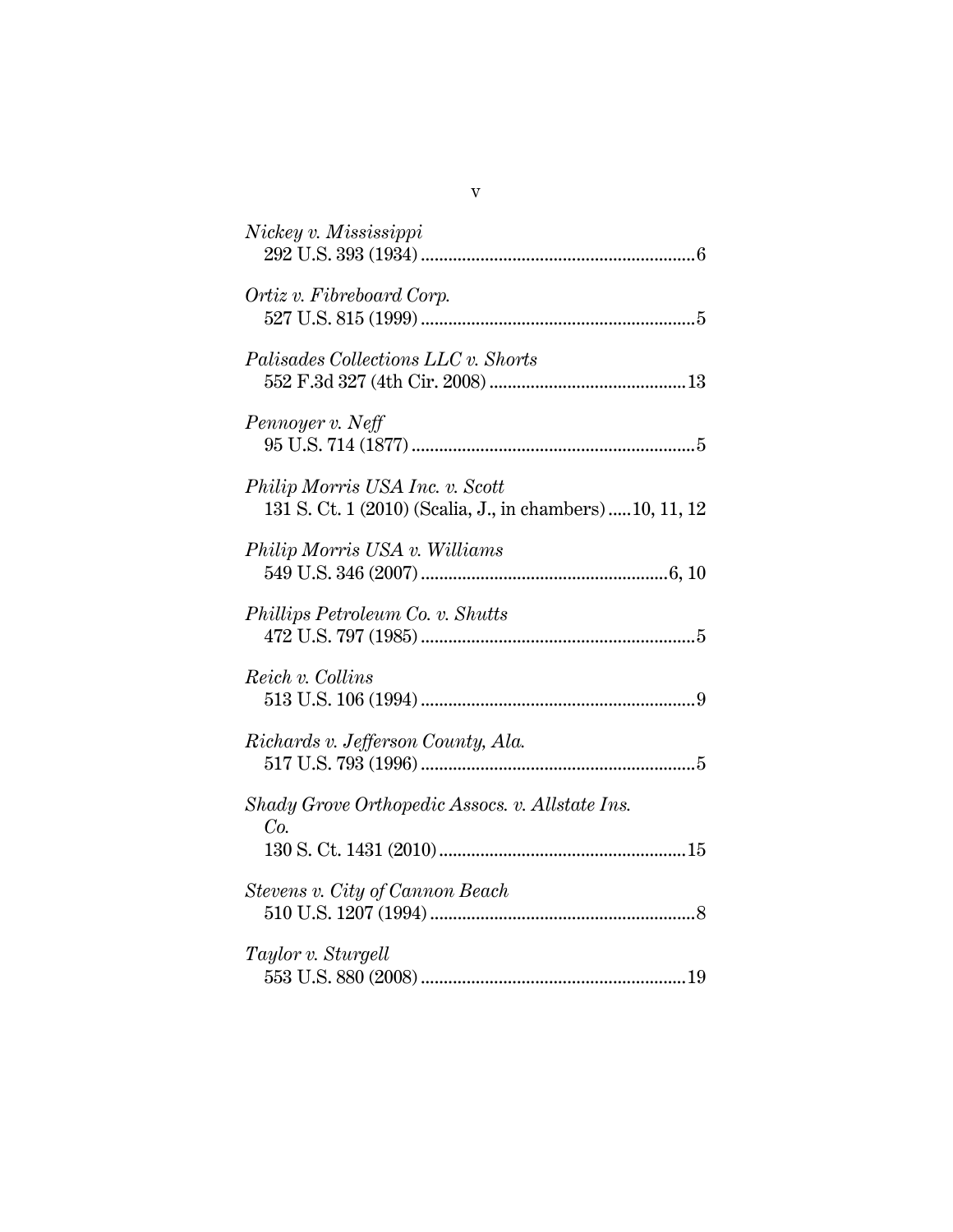| Thorogood v. Sears, Roebuck & Co.                                                                                                                                                   |
|-------------------------------------------------------------------------------------------------------------------------------------------------------------------------------------|
| Wal-Mart Stores, Inc. v. Dukes<br>--- S.Ct. ----, 2010 WL 3358931 (Dec. 6, 2010) (No.                                                                                               |
| Webb's Fabulous Pharmacies, Inc. v. Beckwith                                                                                                                                        |
| <b>Statutes</b>                                                                                                                                                                     |
|                                                                                                                                                                                     |
| <b>Rules</b>                                                                                                                                                                        |
|                                                                                                                                                                                     |
|                                                                                                                                                                                     |
|                                                                                                                                                                                     |
| <b>Other Authorities</b>                                                                                                                                                            |
|                                                                                                                                                                                     |
| Federal Judicial Center, <i>Progress Report to the</i><br>Advisory Committee on Civil Rules on the<br>Impact of CAFA on the Federal Courts (Nov.                                    |
| ADMINISTRATIVE OFFICE OF THE CALIFORNIA<br>COURTS, CLASS CERTIFICATION IN CALIFORNIA:<br><b>SECOND INTERIM REPORT FROM THE STUDY OF</b><br>CALIFORNIA CLASS ACTION LITIGATION (Feb. |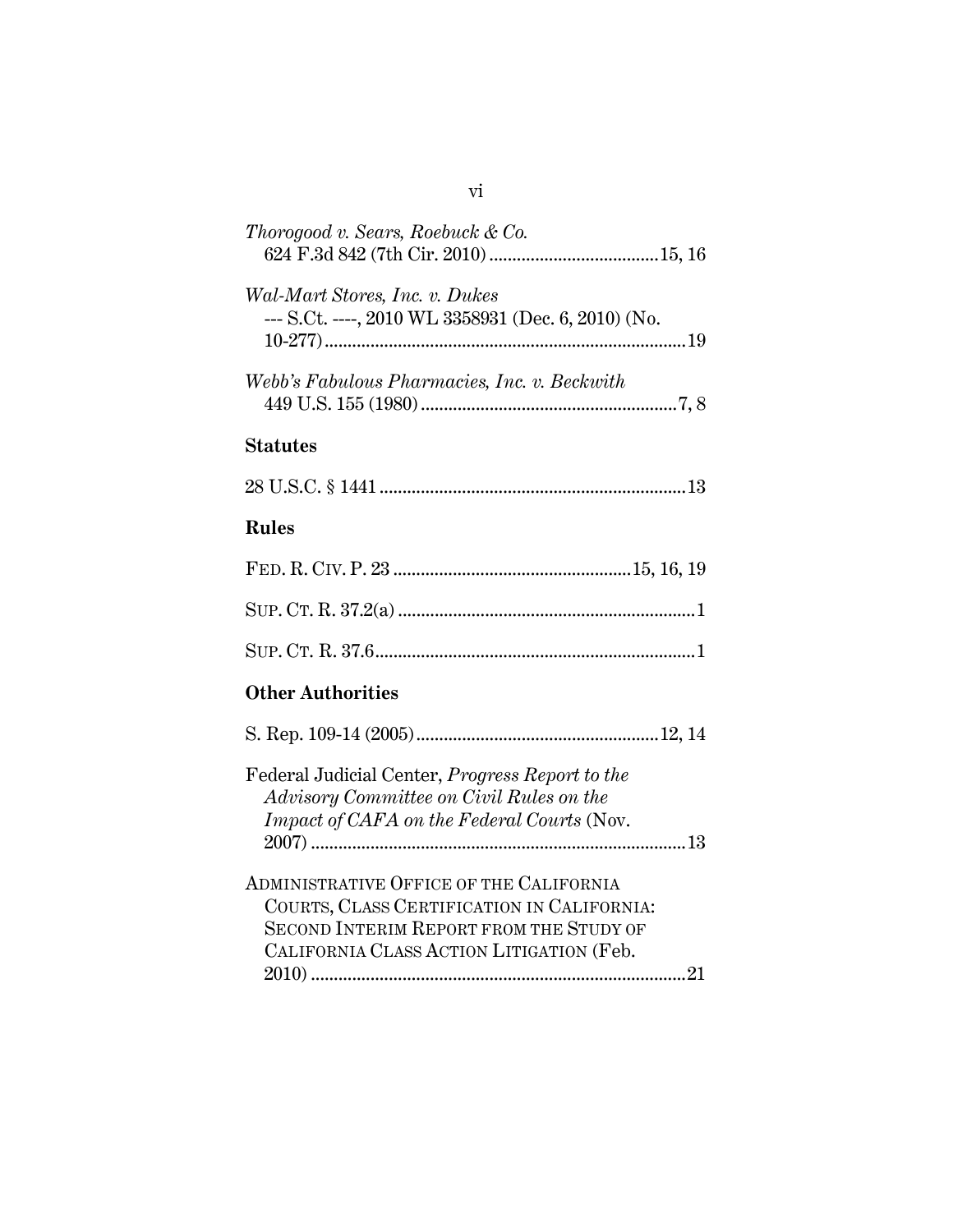| ADMINISTRATIVE OFFICE OF THE CALIFORNIA               |
|-------------------------------------------------------|
| COURTS, FINDINGS OF THE STUDY OF                      |
| CALIFORNIA CLASS ACTION LITIGATION, 2000-             |
| 2006: FIRST INTERIM REPORT (Mar. 2009) 13, 14         |
| HENRY J. FRIENDLY, FEDERAL JURISDICTION: A            |
|                                                       |
|                                                       |
| Robert G. Bone & David S. Evans, Class                |
| Certification and the Substantive Merits              |
|                                                       |
|                                                       |
| Steven B. Hantler, Victor E. Schwartz, Phil S.        |
| Goldberg, Extending the Privilege to Litigation       |
| Communications Specialists in the Age of Trial        |
| By Media                                              |
| 13 COMMLAW CONSPECTUS 7 (2004) 17, 18                 |
|                                                       |
| Deborah R. Hensler et al., Class Action Dilemmas:     |
| Pursuing Public Goals For Private Gain,               |
| <i>Executive Summary</i> (Rand Inst. for Civ. Justice |
|                                                       |
|                                                       |
| Louis W. Hensler, Class Counsel, Self-Interest and    |
| <b>Other People's Money</b>                           |
|                                                       |
|                                                       |
| Robert H. Mnookin & Robert B. Wilson, Rational        |
| Bargaining and Market Efficiency:                     |
| Understanding Pennzoil v. Texaco                      |
|                                                       |
|                                                       |
| Jonathan T. Molot, A Market in Litigation Risk        |
|                                                       |
|                                                       |

## vii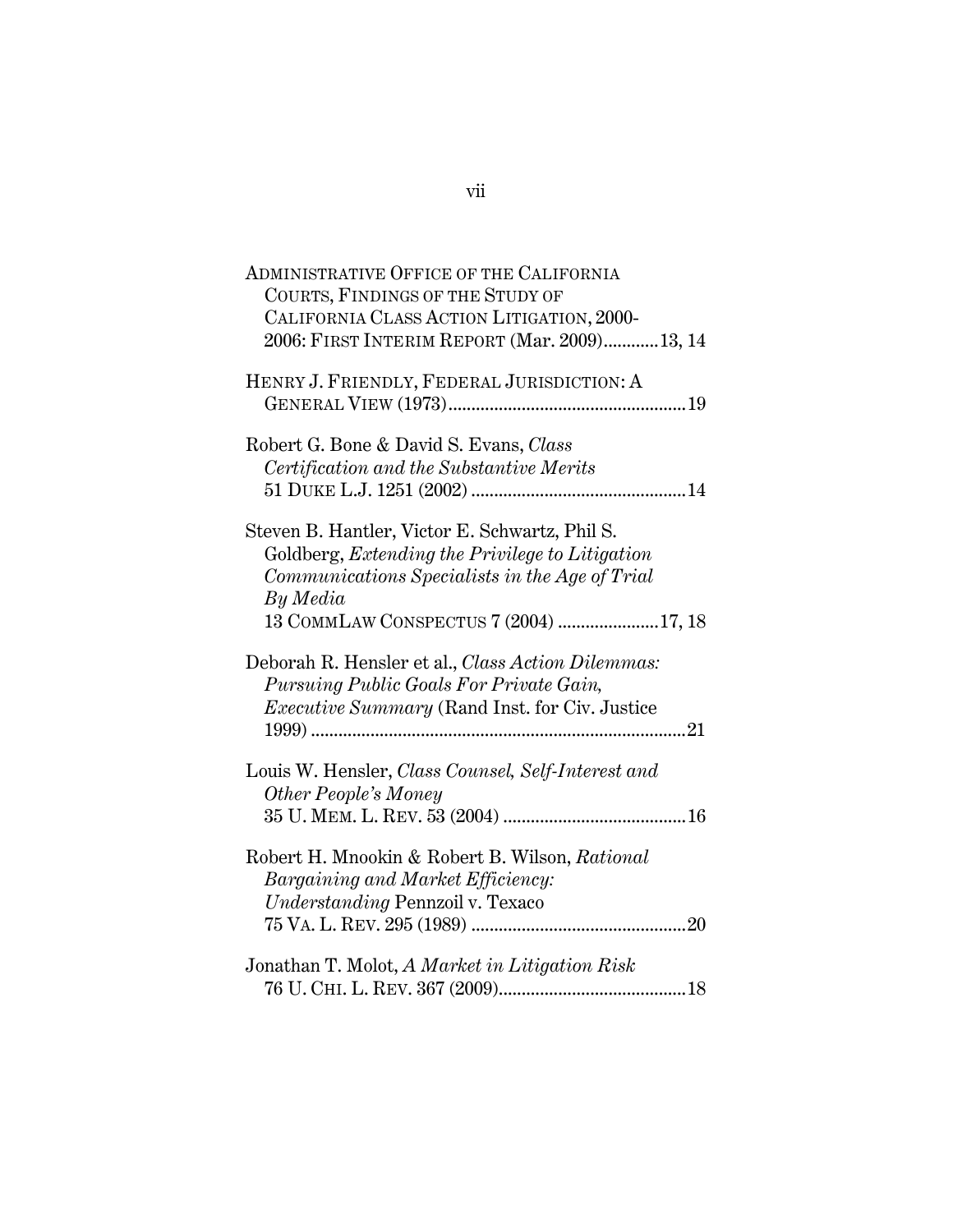| Richard A. Nagareda, Class Certification in the<br>Age of Aggregate Proof                                                                                                  |
|----------------------------------------------------------------------------------------------------------------------------------------------------------------------------|
|                                                                                                                                                                            |
| Jay Tidmarsh, Finding Room for State Class                                                                                                                                 |
| Actions in a Post-CAFA World: The Case of the                                                                                                                              |
| <i>Counterclaim Class Action</i>                                                                                                                                           |
|                                                                                                                                                                            |
| Herbert Wechsler, The Appellate Jurisdiction of<br>the Supreme Court: Reflections on the Law and<br>the Logistics of Direct Review                                         |
| Thomas E. Willging & Shannon R. Wheatman,<br>Attorney Choice of Forum in Class Action<br>Litigation: What Difference Does It Make?<br>81 NOTRE DAME L. REV. 591 (2006)  14 |

# viii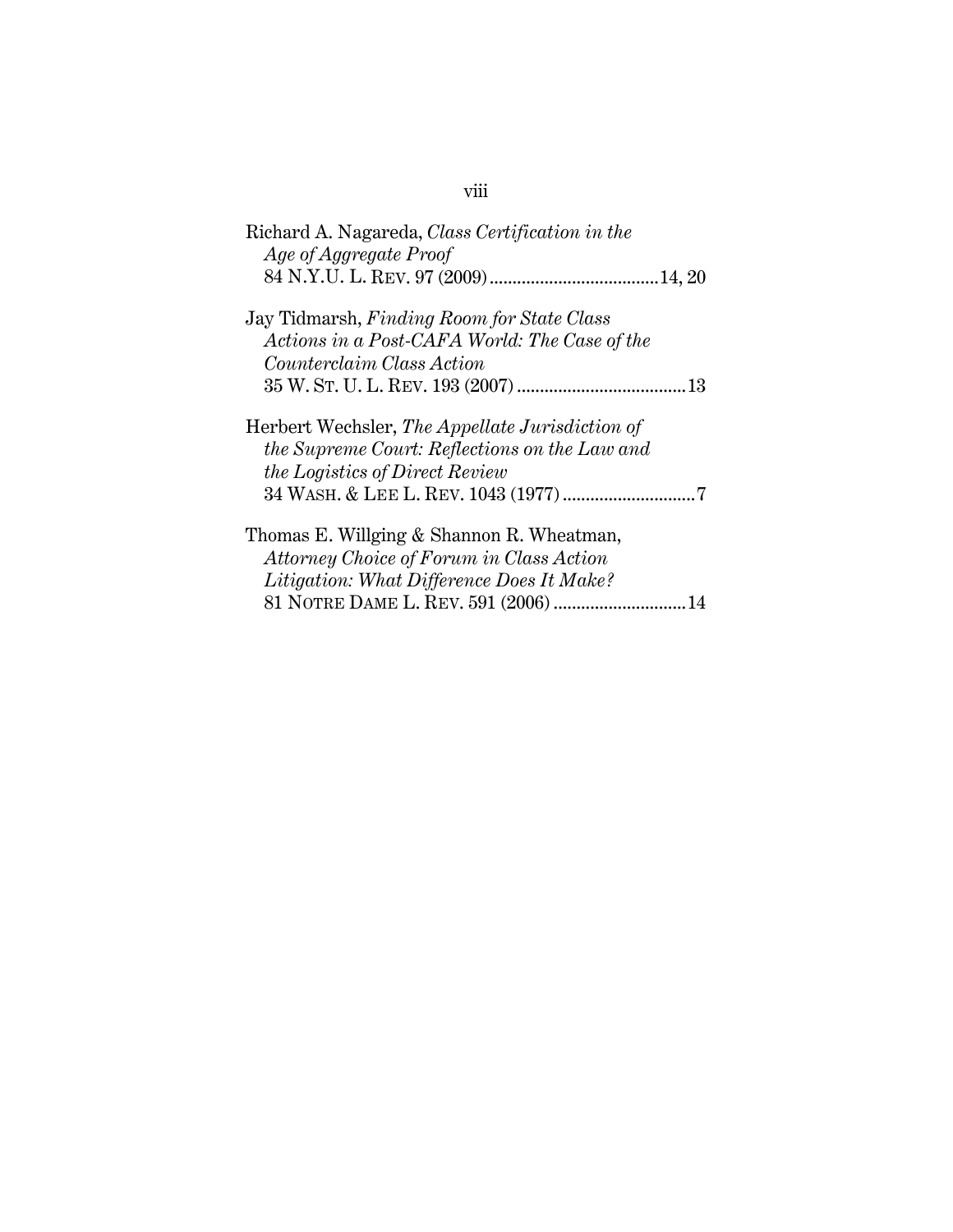#### **INTEREST OF THE** *AMICUS CURIAE***<sup>1</sup>**

*Amicus curiae* DRI–The Voice of the Defense Bar is an international organization of more than 23,000 attorneys involved in the defense of civil litigation. DRI is committed to enhancing the skills, effectiveness, and professionalism of defense attorneys. Because of this commitment, DRI seeks to address issues germane to defense attorneys, to promote the role of defense attorneys, and to improve the civil justice system. DRI has long participated in the ongoing effort to make the civil justice system more fair, efficient, and—when national issues are involved—consistent.

To promote these objectives, DRI participates as *amicus curiae* in cases, like this one, that raise issues important to its membership, their clients, and the judicial system. This case is paradigmatic. To make this case "work" as a class action, the Louisiana courts simply dispensed with the requirement that the plaintiffs prove an essential—and inherently individualized—element of their fraud claims. Not surprisingly, distorting substantive law in this way in order to make class treatment feasible can have a considerable, and even dispositive, effect on countless class actions in virtually all contexts—contract, business tort, product liability, employment, insurance, securities, antitrust, etc. This Court's

l

<sup>&</sup>lt;sup>1</sup> Pursuant to Supreme Court Rule 37.6, DRI certifies that no counsel for any party authored this brief in whole or in part and that no entity or person, aside from DRI, its members, and its counsel, made any monetary contribution toward the brief's preparation and submission. Pursuant to Supreme Court Rule 37.2(a), DRI further certifies that counsel of record for both parties received timely notice of DRI's intent to file this brief. Counsel consented to the brief's filing in letters that are on file with the Clerk's office.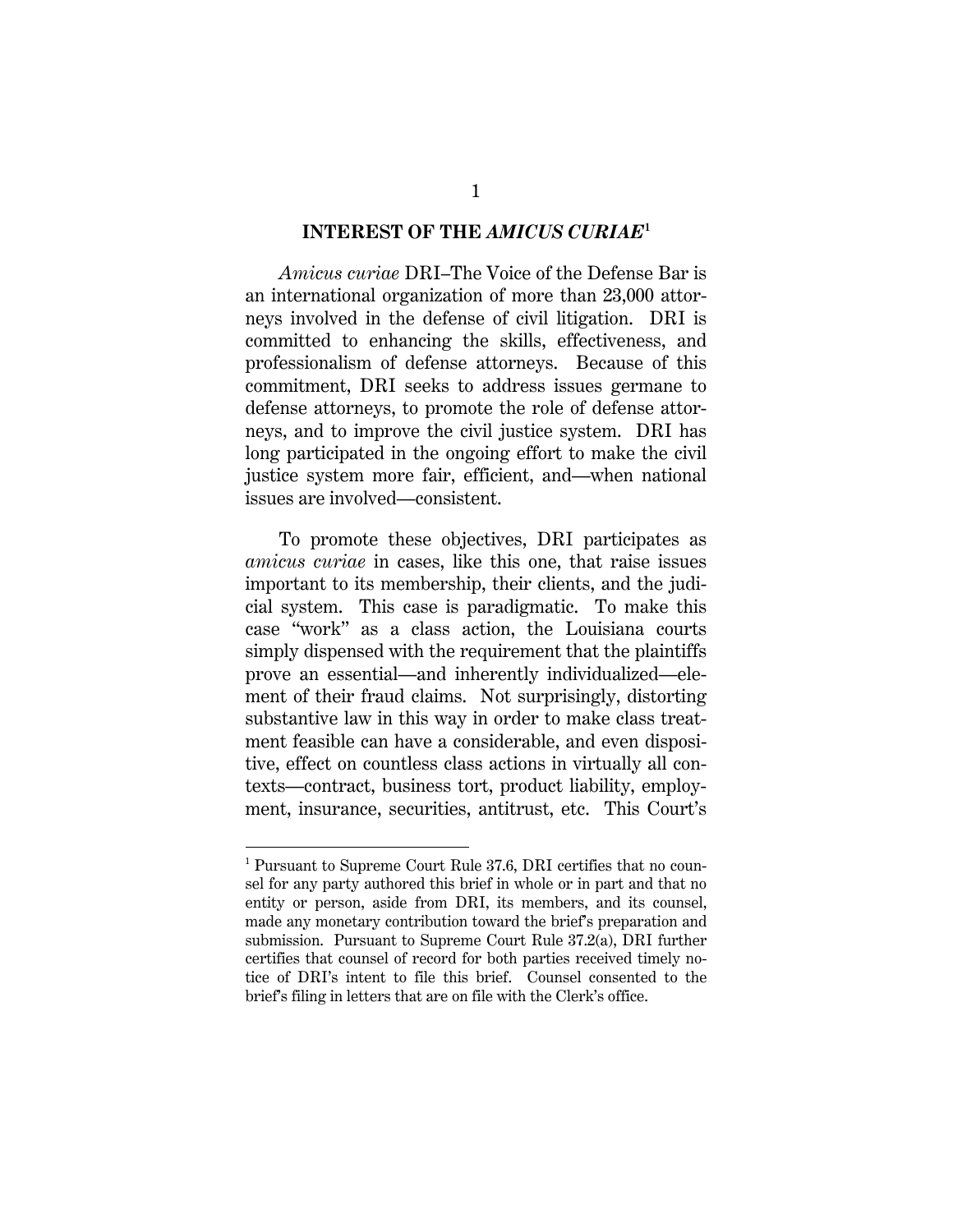review is essential to prevent improper forum shopping and to bring fairness, consistency, and predictability to high-stakes class action litigation.

#### **SUMMARY OF THE ARGUMENT**

There is no "class action" exception to the Due Process Clause. To the contrary, it is well settled that due process guarantees apply with full force to class action litigation, including class actions certified and tried in state courts. Accordingly, this Court has explained, the purely procedural class action device may not be employed in a manner that denies either plaintiffs or defendants their substantive constitutional rights. Class treatment must conform to due process, not vice versa.

A civil defendant's right to be heard and to present every available defense is among the Due Process Clause's essential guarantees. In this case, Louisiana's courts violated that guarantee when, in an effort to facilitate class treatment, they decreed an *ad hoc* exception to longstanding Louisiana fraud law. In particular, without any basis in existing precedent—and solely to impose class action procedures on the putative class members' inherently individualized claims—the courts below relieved the class plaintiffs of their burden to prove the "reliance" element of their fraud claims. As the trial court instructed the jury: "[P]laintiffs in this case do not have to establish individual reliance on specific concealments or misrepresentations made by these defendants." Pet. 7 (quoting 2003-07-24 Tr. 23506). By holding that the plaintiffs here—unlike other plaintiffs alleging fraud under Louisiana law—needn't demonstrate that any individual plaintiff actually relied on an alleged misrepresentation, the courts below impermissibly prevented the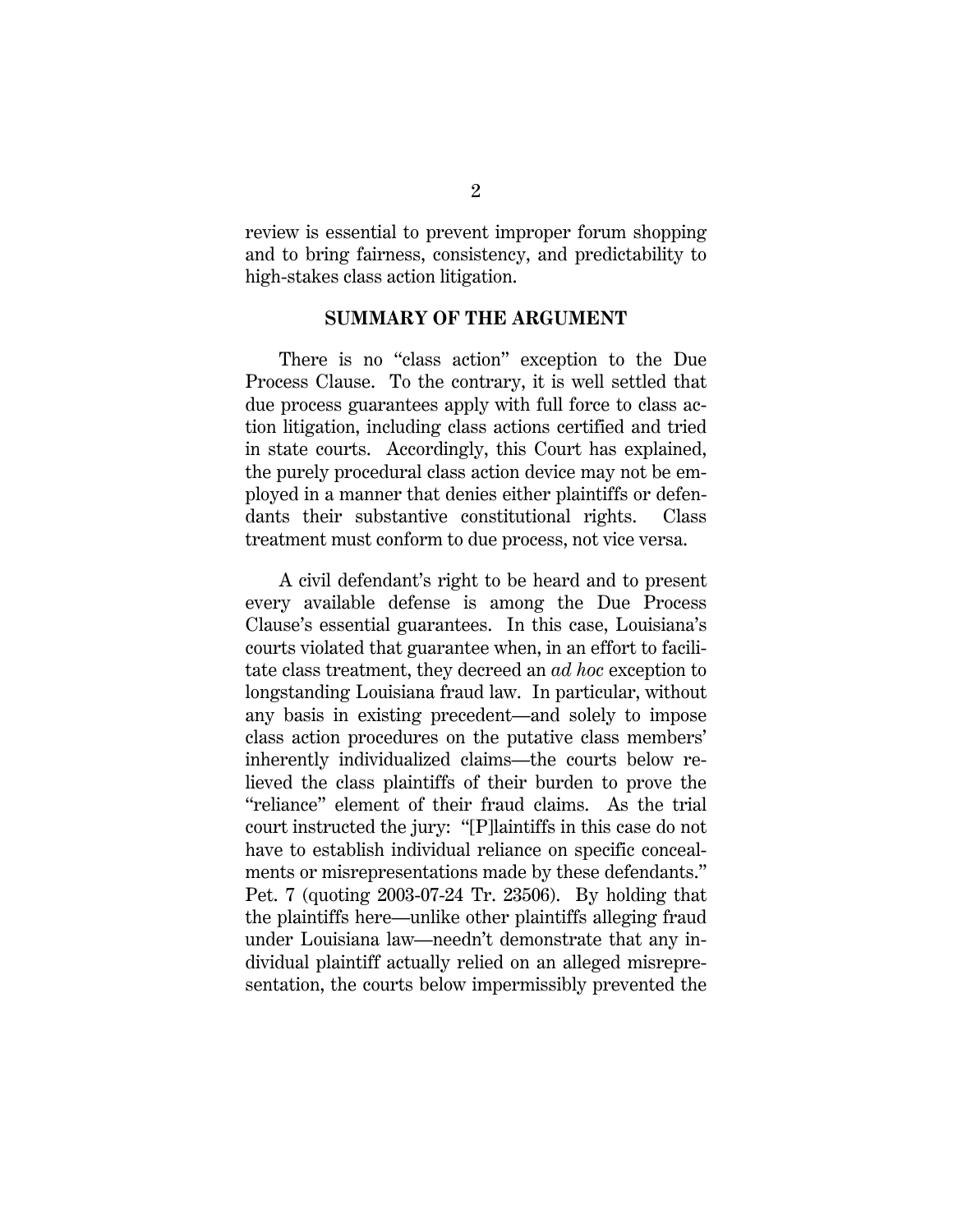defendants from contesting an essential element of the plaintiffs' claims and thereby deprived the defendants of due process.

This case provides the Court a unique and important opportunity to address the limits that the Due Process Clause places on state courts' use of the class action device. The Court should hold that state courts cannot facilitate class treatment by eliminating substantive protections that defendants would enjoy if class members' claims were tried individually.

The issue is of profound importance. Even after the enactment of the Class Action Fairness Act, which expands federal jurisdiction over class claims, many large class actions still must be litigated in state courts. Review of state class action procedures for constitutionality is notoriously difficult to obtain. The reason for the difficulty is clear. As a result of the coercive settlement pressures that class action defendants typically face from potentially ruinous liability, runaway defense costs, poisonous publicity, etc.—the great majority of state class actions are resolved soon after certification, even those in which the plaintiffs' claims are weak. This case, one of the very few that has been litigated to judgment, thus presents this Court with a unique opportunity to address pressing (but review-evading) constitutional issues and provide state courts much-needed guidance.

The decision below, which approved a class action that relieved the plaintiffs of their burden to prove a necessary element of their claims, and thus eliminated an otherwise-available defense, threatens to increase exponentially the already-extortionate settlement pressures that class defendants confront. And perversely, that will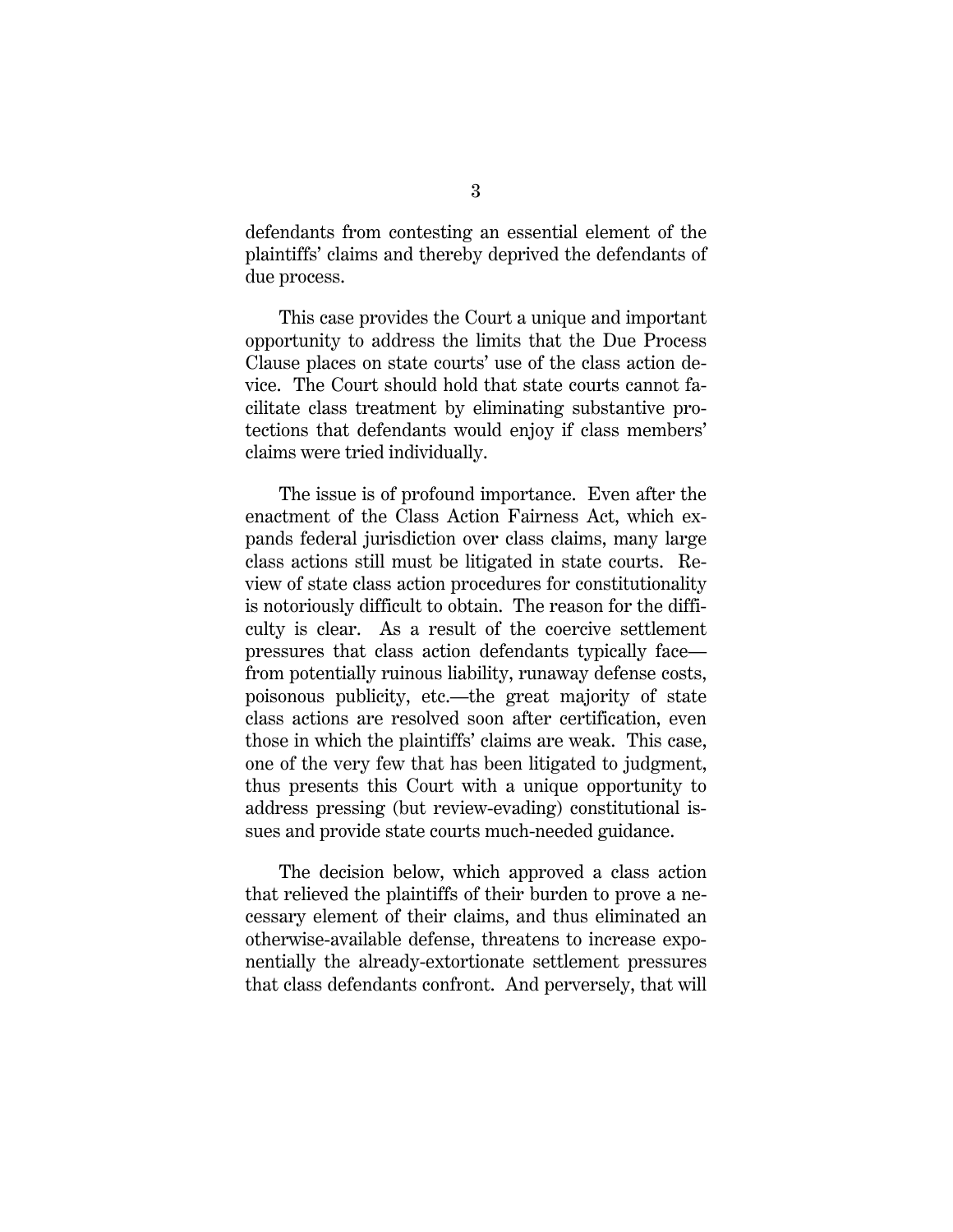start the vicious cycle anew. As even fewer defendants are able to withstand the settlement pressure, and as more cases are resolved before trial, opportunities to scrutinize the very issues that give rise to the ratchetedup pressure will further dwindle. This Court should seize the valuable opportunity that this case presents.

#### **ARGUMENT**

## **I. In An Effort To Make This Case "Work" As A Class Action, The Louisiana Courts Impermissibly Violated The Defendants' Due Process Right To Raise Every Available Defense.**

This is a square-peg-round-hole case. In order to force some 500,000 plaintiffs' individual fraud claims into a class action posture, the Louisiana courts here effectively excused the plaintiffs' obligation to prove that they actually relied on defendants' supposed misrepresentations. In so doing, the courts—seemingly carving out a "class action" exception—ignored and distorted settled Louisiana fraud law. The question presented is whether, consistent with due process protections, a state court can cast aside otherwise applicable law in order to make a class action "work." The answer is no.

### **A. The Due Process Clause Guarantees Class Action Defendants The Right To Be Heard And To Present Every Available Defense.**

The Due Process Clause indisputably constrains the conduct of litigation in state courts. *See, e.g.*, *Brinkerhoff-Faris Trust & Sav. Co. v. Hill*, 281 U.S. 673, 680 (1930) ("The federal guaranty of due process extends to state action through its judicial as well as through its legislative, executive, or administrative, branch of gov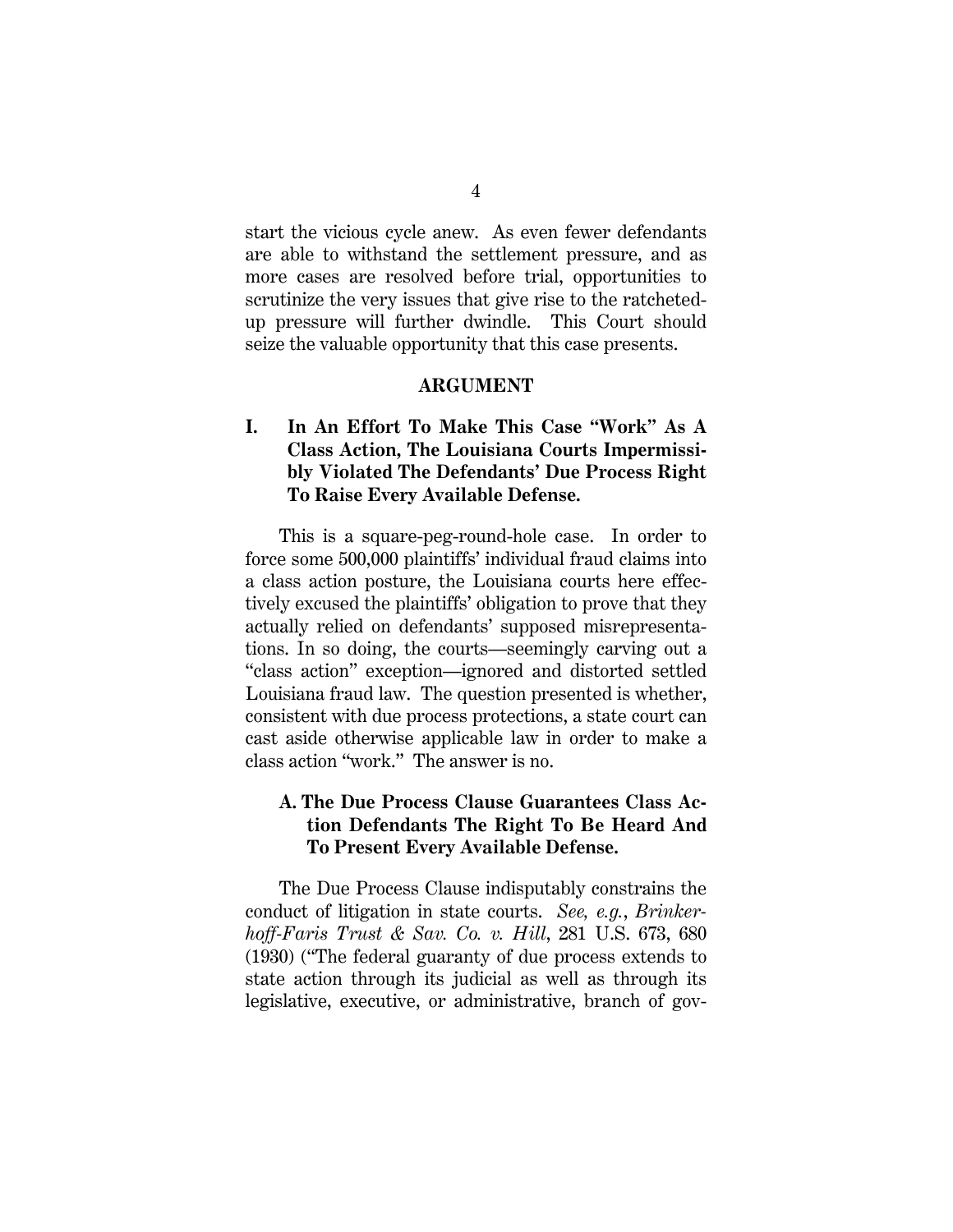ernment."). It is likewise settled (and evidenced by the reference in the Clause to "property" alongside "life" and "liberty") that due process protections extend to the litigation of *civil lawsuits*. *See, e.g.*, *Pennoyer v. Neff*, 95 U.S. 714, 733 (1877) ("[T]here can be no doubt" that "due process of law," "when applied to judicial proceedings," "mean[s] a course of legal proceedings according to those rules and principles which have been established in our systems of jurisprudence for the protection and enforcement of private rights."). Finally, and most importantly here, it is settled that due process guarantees apply to state-court *class actions*. Although "[s]tate courts are generally free to develop their own rules for protecting against the relitigation of common issues," this Court has "long held … that extreme applications" of such rules "may be inconsistent with … federal right[s] that [are] fundamental in character." *Richards v. Jefferson County, Ala.*, 517 U.S. 793, 797 (1996) (internal quotation marks omitted). That commonsense principle that state-court procedure must conform to constitutional command—has been repeatedly recognized and applied in the class action context. *See, e.g.*, *Ortiz v. Fibreboard Corp.*, 527 U.S. 815, 847–48 & n.24 (1999); *Phillips Petroleum Co. v. Shutts*, 472 U.S. 797, 811–12 (1985); *Hansberry v. Lee*, 311 U.S. 32, 42–43, 45 (1940).

This Court has already identified several specific "minimal procedural due process protection[s]" that apply in state court class actions, including notice, an opportunity to be heard, the right to opt out, and adequate representation*. Phillips Petroleum*, 472 U.S. at 811–812. *See also Hansberry*, 311 U.S. at 42–43, 45 (explaining representation requirement). Conversely, this Court has never suggested that a due process protection that applies in ordinary civil litigation can simply be jettisoned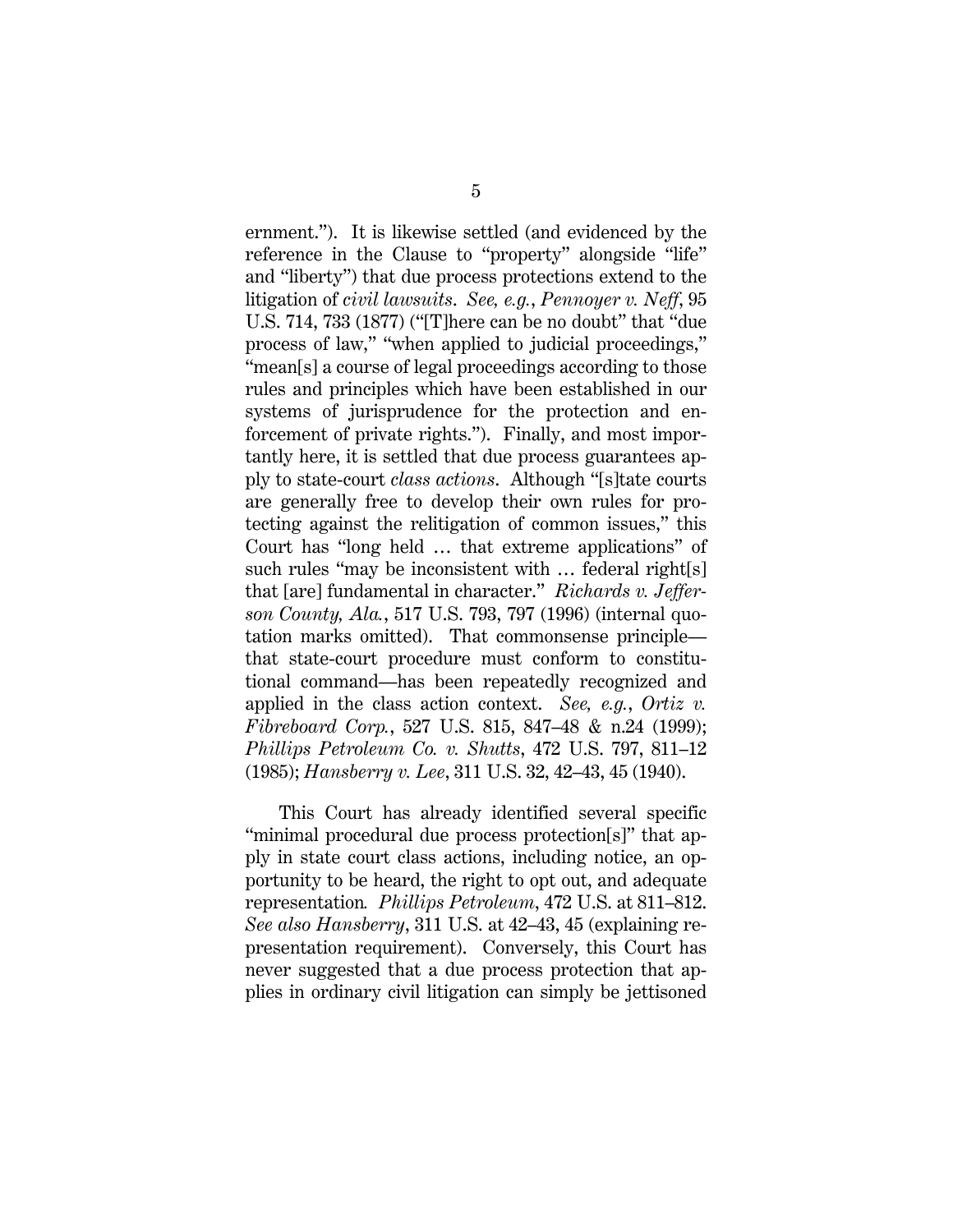in the class context. Class action defendants in state court, therefore, are entitled to the full panoply of fundamental due process guarantees. This much should be common ground.

"The fundamental requisite of due process of law is the opportunity to be heard." *Goldberg v. Kelly*, 397 U.S. 254, 267 (1970) (quoting *Grannis v. Ordean*, 234 U.S. 385, 394 (1914)). More to the point for present purposes, this Court has long held that, as part and parcel of the right to be heard, "[d]ue process requires that there be an opportunity to present every available defense." *Lindsey v. Normet*, 405 U.S. 56, 66 (1972) (quoting *American Surety Co. v. Baldwin*, 287 U.S. 156, 168 (1932)); *accord Philip Morris USA v. Williams*, 549 U.S. 346, 353 (2007); *Nickey v. Mississippi*, 292 U.S. 393, 396 (1934). It follows that a state-court class action may not be structured in such a way as to deny the defendant the opportunity to defend itself fully.

Not only is the defendant's due process right to present available defenses an indispensable element of the right to be heard, it is also the logical and necessary corollary to a plaintiff's due process right to present his or her claim on the merits. *Logan v. Zimmerman Brush Co.*, 455 U.S. 422, 428 (1982) ("[A] cause of action is a species of property protected by the Fourteenth Amendment's Due Process Clause."). If a plaintiff has the right to *assert* a claim, then surely the defendant must also have the right to *defend* by challenging the plaintiff's proof. *See, e.g.*, *McLaughlin v. American Tobacco Co.*, 522 F.3d 215, 231–32 (2d Cir. 2008) (depriving defendants of the right to challenge plaintiffs' allegations in a class action results in a due process violation). The Due Process Clause, after all, does not play favorites. It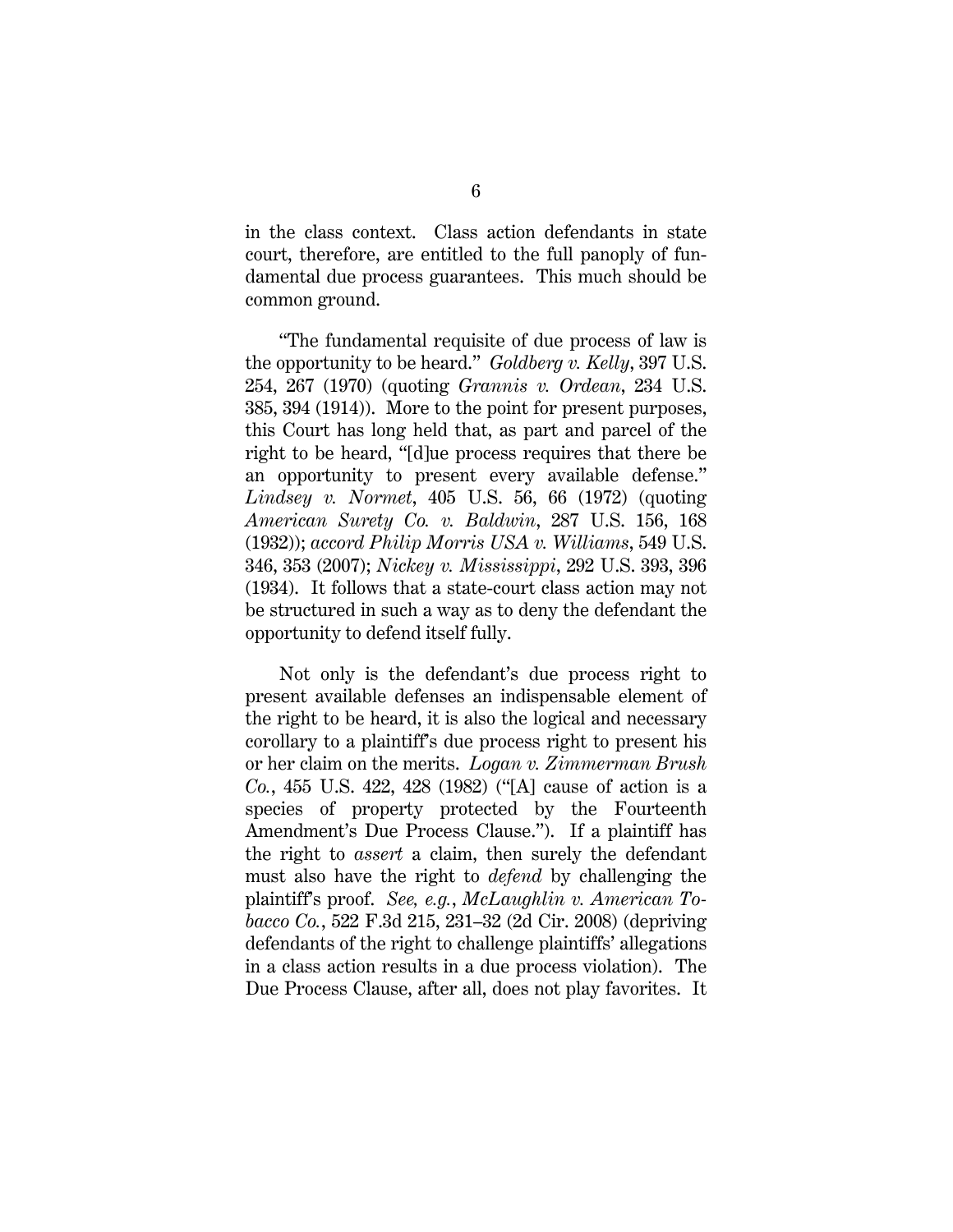"protect[s] civil litigants who seek recourse in the courts, either as defendants hoping to protect their property or as plaintiffs attempting to redress grievances." *Logan*, 455 U.S. at 429.

## **B. By Decreeing A** *De Facto* **Class Action Exception To Louisiana Fraud Law, The Louisiana Courts Deprived Defendants Of The Right To Raise Every Available Defense.**

Federal rights may not be "nullified by the manipulation of state law." Herbert Wechsler, *The Appellate Jurisdiction of the Supreme Court: Reflections on the Law and the Logistics of Direct Review*, 34 WASH. & LEE L. REV. 1043, 1052 (1977). Accordingly, a state court cannot defeat a defendant's rights, such as the right to present a complete defense, by resorting to semantics or selectively distorting governing law.

This Court has enforced that foundational principle—that States cannot define constitutional rights out of existence—in numerous contexts. For instance, although as a general matter the "property interests" protected by the Due Process and Takings Clauses are creatures of state law, *see Board of Regents v. Roth*, 408 U.S. 564, 577 (1972), this Court has clarified the commonsense point that a "State, by *ipse dixit*, may not transform private property into public property" and thereby circumvent constitutional guarantees. *Webb's Fabulous Pharmacies, Inc. v. Beckwith*, 449 U.S. 155, 164 (1980). In *Webb's*, this Court held that the common-law "interest follows principal" rule reflects a core property right that warrants constitutional protection and rejected the notion that either "the Florida legislature by statute, [or] the Florida courts by judicial decree, may … simply …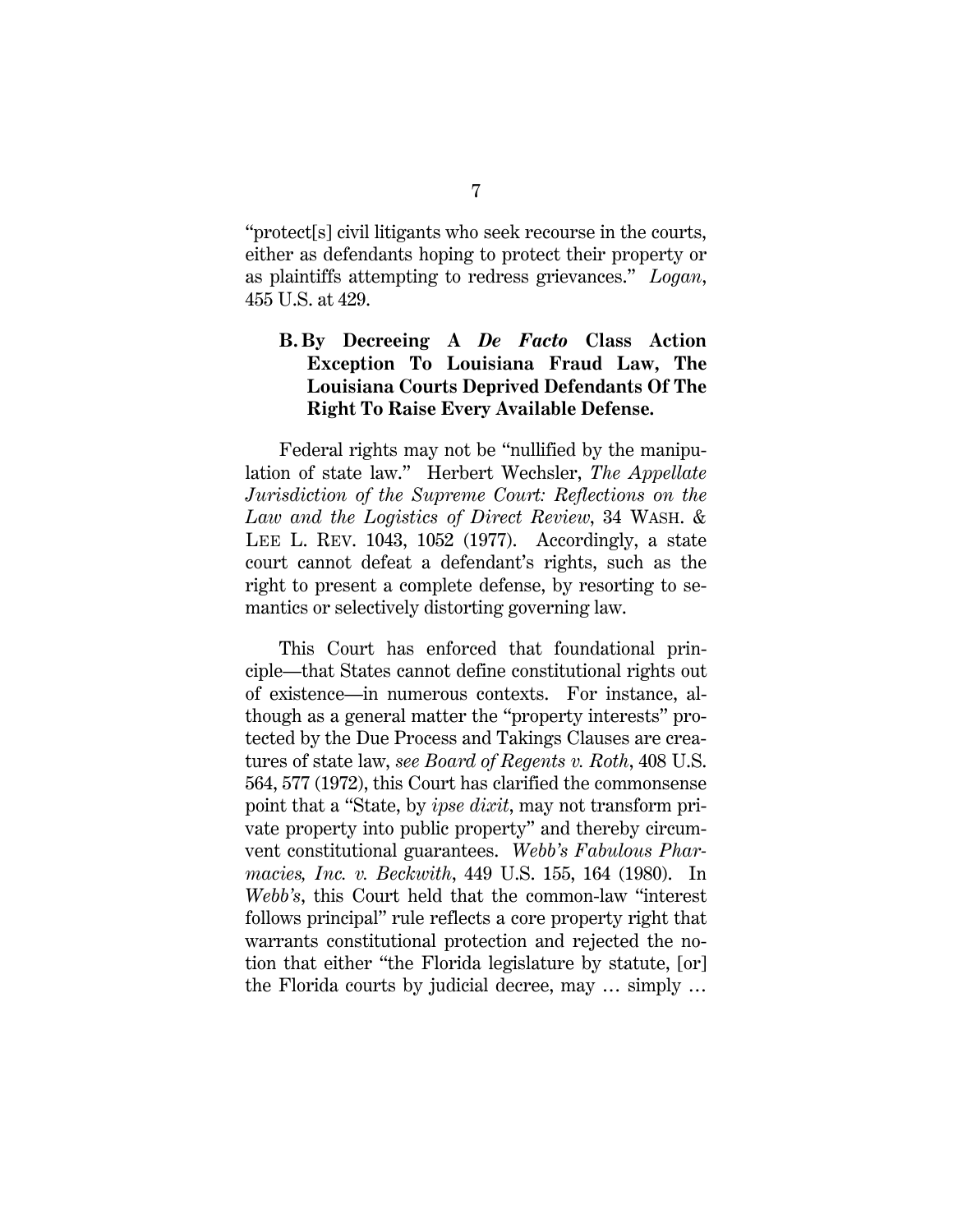recharacteriz[e] the principal as 'public money.'" *Id*. at 162, 164; *see also, e.g.*, *Loretto v. Teleprompter Manhattan CATV Corp.*, 458 U.S. 419, 439 (1982) ("[T]he government does not have unlimited power to redefine property rights."). Thus, when a State regulates or limits property rights, it must act in accordance with preexisting "background principles of … property law." *Lucas v. South Carolina Coastal Council*, 505 U.S. 1003, 1031–32 (1992). *See also Stevens v. City of Cannon Beach*, 510 U.S. 1207, 1212 (1994) (Scalia, J., joined by O'Connor, J., dissenting from the denial of certiorari) (observing that a State "cannot … defeat the constitutional prohibition against taking property without due process of law by the simple device of asserting retroactively that the property it has taken never existed at all") (quoting *Hughes v. State of Washington*, 389 U.S. 290, 296–97 (1967) (Stewart, J., concurring)).

In the same way, a state court cannot simply decree an unforeseeable exception to (or even a change in) otherwise applicable law in a way that deprives a litigant of liberty or property. The quintessential example is *Bouie v. City of Columbia*, 378 U.S. 347 (1964). There, two college students were convicted of misdemeanor trespass for remaining at a lunch counter after being told to leave. Although the statute of conviction forbade only "entry upon … lands … after notice … prohibiting such entry," the state supreme court affirmed the convictions based on its *post hoc* construction of the statute to cover the act of refusing to leave. *Id.* at 348–50 & n.1. This Court reversed, holding that such "an unforeseeable and retroactive judicial expansion" of the statute violated the students' "right of fair warning" under the Due Process Clause. *Id.* at 352.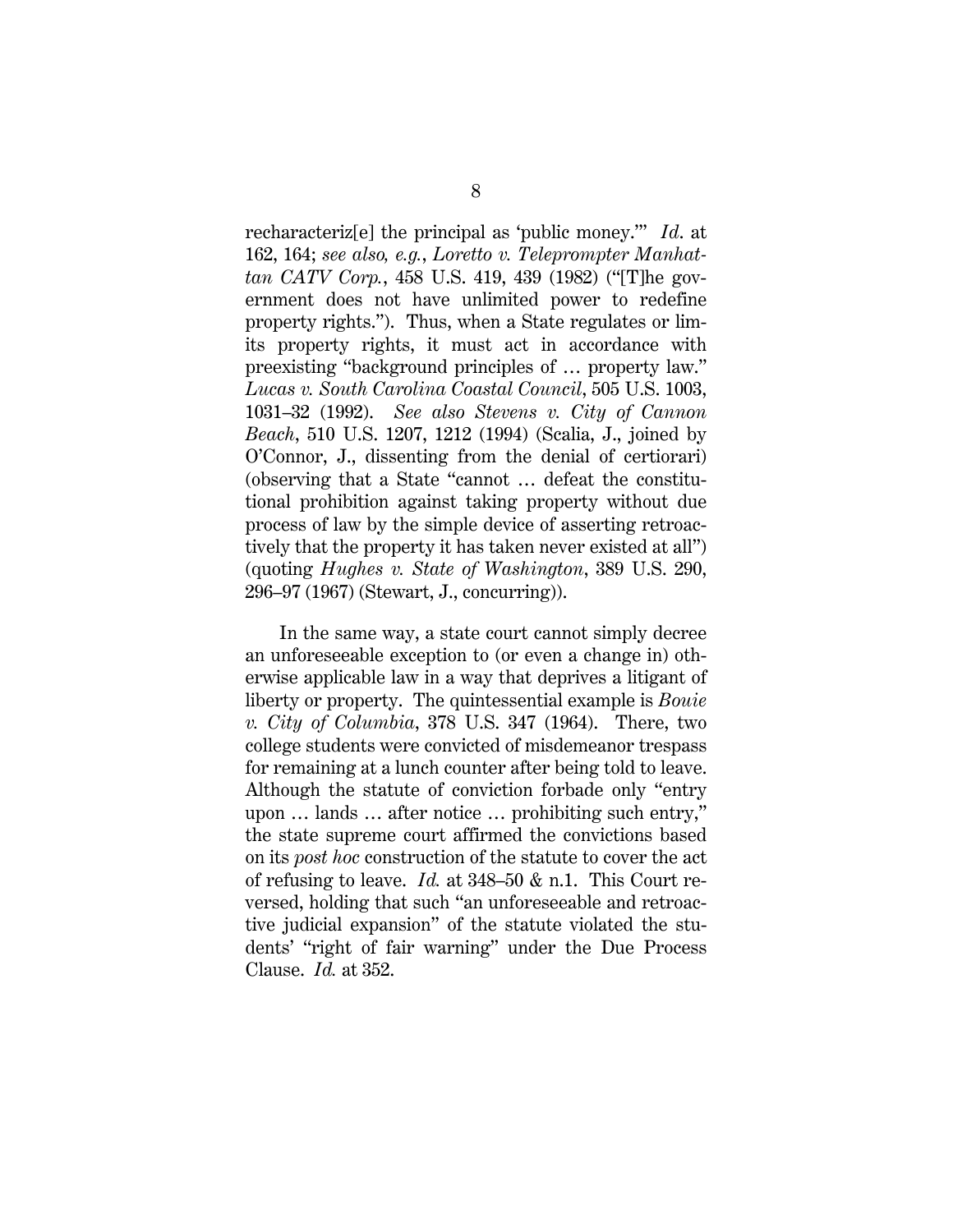*BMW of North America, Inc. v. Gore*, 517 U.S. 559 (1996), is to the same effect. There, an automobile manufacturer was ordered to pay \$2 million in punitive damages because it failed to disclose that a car had been repainted after it was damaged before delivery. *Id.* at 562– 67. This Court held that the award violated due process, in part because potentially applicable civil fines of \$10,000 or less failed to give the defendant "fair notice" that its conduct would "subject [it] to a multimillion dollar penalty." *Id.* at 584. As the Court explained, "[e]lementary notions of fairness enshrined in our constitutional jurisprudence dictate that a person receive fair notice not only of the conduct that will subject him to punishment, but also of the severity of the penalty that a State may impose." *Id.* at 574.<sup>2</sup>

This case raises the same basic problem. The Louisiana courts deprived defendants of their rights as civil litigants—and, in the end, their property—by judicial *ipse dixit* and without any warning whatsoever. In particular, the courts below, acting arbitrarily and without any warrant in existing precedent, created an *ad hoc* exception to longstanding state fraud law. Although the courts below expressly acknowledged that fraud in Louisiana requires proof of individualized reliance, they inexplicably excused the plaintiffs' responsibility to prove the reliance element. *See* Pet. App. 46a ("Proof of fraud re-

l

<sup>2</sup> Other examples abound. *See, e.g.*, *Reich v. Collins*, 513 U.S. 106, 111–14 (1994) (holding that a State may not refuse to refund taxes it has unconstitutionally exacted by the expediency of eliminating a taxpayer's settled, preexisting right to seek a "postdeprivation" refund, and that while a State may validly limit taxpayers to "predeprivation" challenges, it "may *not* … reconfigure its [remedial] scheme, unfairly, in *midcourse*"); *accord Newsweek, Inc. v. Florida Dep't of Rev.*, 522 U.S. 442, 444–45 (1998).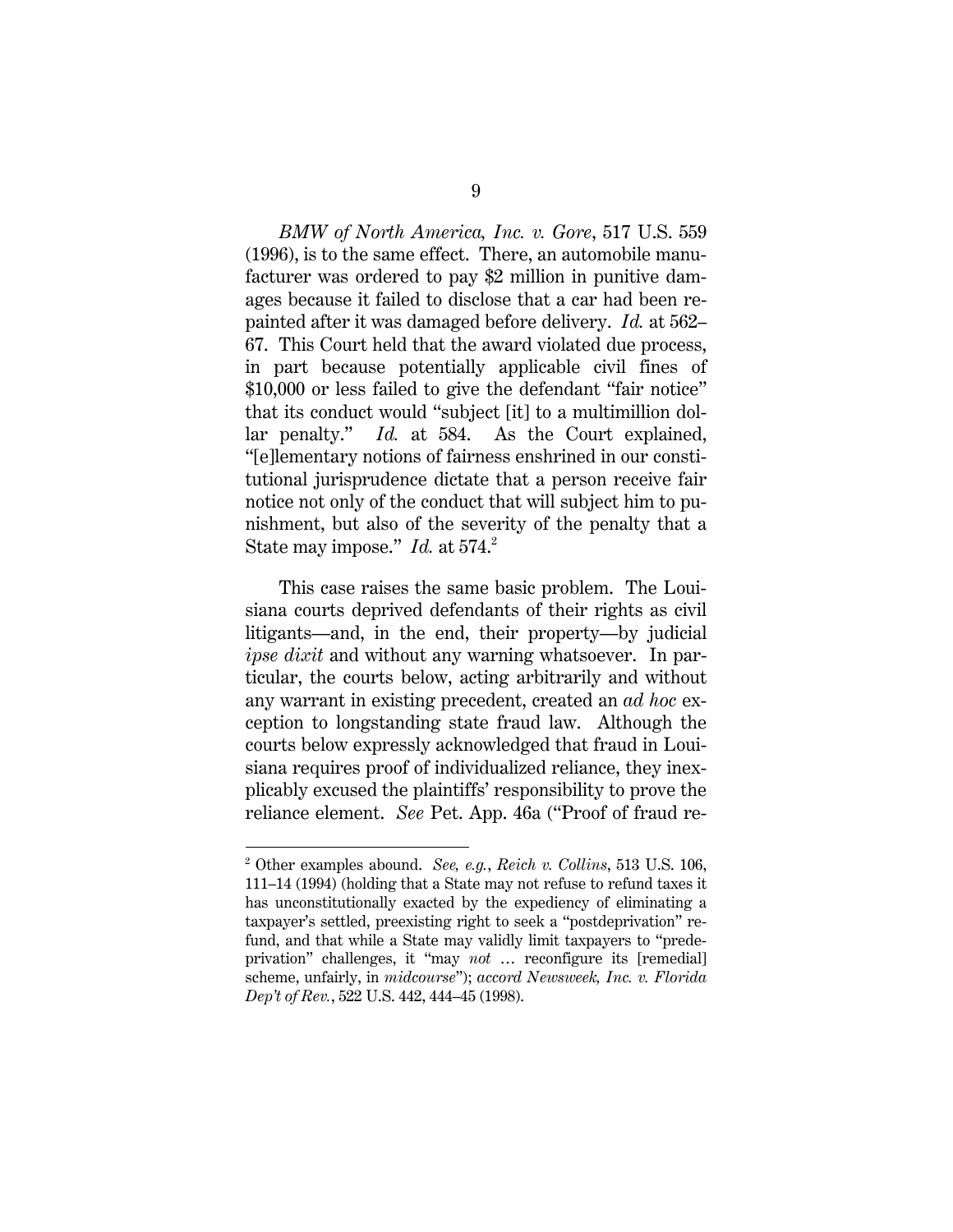quires causation in the form of reliance…. However, individual reliance is not at issue in the instant case."). By doing so, the courts "eliminated any need for plaintiffs to prove, and denied any opportunity for [defendants] to contest," an indispensable prerequisite of the plaintiffs' causes of action. *Philip Morris USA Inc. v. Scott*, 131 S. Ct. 1, 3 (2010) (Scalia, J., in chambers).

In particular, the Louisiana courts held that the plaintiffs in this case could satisfy their burden of proof by showing reliance "common to the class a whole"—*i.e.*, without showing reliance by any particular individual and could do so based on a newfangled and amorphous "public knowledge" concept. Pet. App. 46a–47a, 65a. So long as the defendants "intentionally engaged in actions designed to distort" this body of "public knowledge," the courts held that the plaintiffs did not need to prove that the defendants induced any actual reliance—liability to the class as a whole would follow. *Id.* at 46a–47a.

These "class as a whole" and "public knowledge" constructs were whole-cloth creations—without any foundation in Louisiana law and conceived solely as a means of obscuring plaintiff-to-plaintiff differences and thus making a class action feasible. The Due Process Clause simply does not countenance such a fast-andloose approach to settled law. *Cf. Williams*, 549 U.S. at 353–54 (holding that due process prohibits the imposition of punitive damages "for injuring a nonparty" because the defendant "has no opportunity to defend against the charge, by showing, for example …, that the [nonparty] was not entitled to damages because he or she knew that smoking was dangerous or did not rely upon the defendant's statements to the contrary").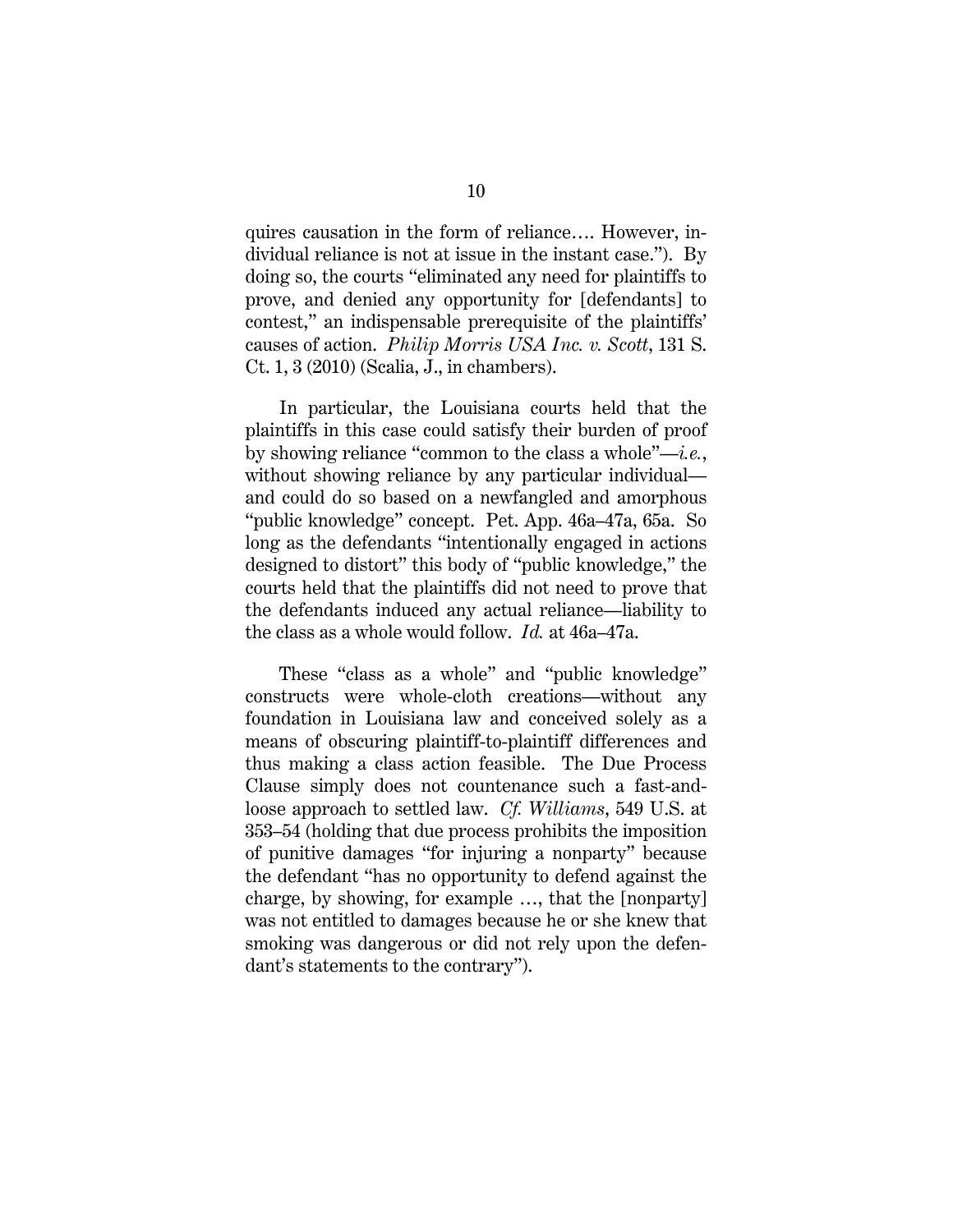In sum, in an effort to pound the square peg of the plaintiffs' claims into the round hole of a class action lawsuit, the Louisiana courts distorted the applicable substantive law—and, in the process, defendants' substantive rights—beyond all recognition. That, a state court may not do.

## **II. This Case Provides An Ideal Vehicle To Resolve Issues Of Tremendous Legal And Practical Significance.**

Even after the enactment of CAFA, federal jurisdiction over class action litigation is hardly universal. Many high-stakes class actions remain in state court, where "the constraints of the Due Process Clause will be the only federal protection." *Scott*, 131 S. Ct. at 4 (Scalia, J., in chambers). The problem is that despite the number of class actions in state court, review of state class action procedure is difficult to obtain. The reason is that the vast majority of state class actions settle, and for wellknown reasons. Class defendants facing the risk of ruinous liability, soaring defense costs, negative publicity, and the business disruptions that can attend class litigation often have little choice but to capitulate. *See Castano v. American Tobacco Co.*, 84 F.3d 734, 746 (5th Cir. 1996) ("Class certification magnifies and strengthens the number of unmeritorious claims. … In addition to skewing trial outcomes, class certification creates an insurmountable pressure on defendants to settle ….").

If the decision below is allowed to stand—simply sweeping aside weaknesses in and defenses to individual plaintiffs' claims on the ground that the case was brought on behalf of a purported "class as a whole"—the already-coercive settlement pressures threaten to in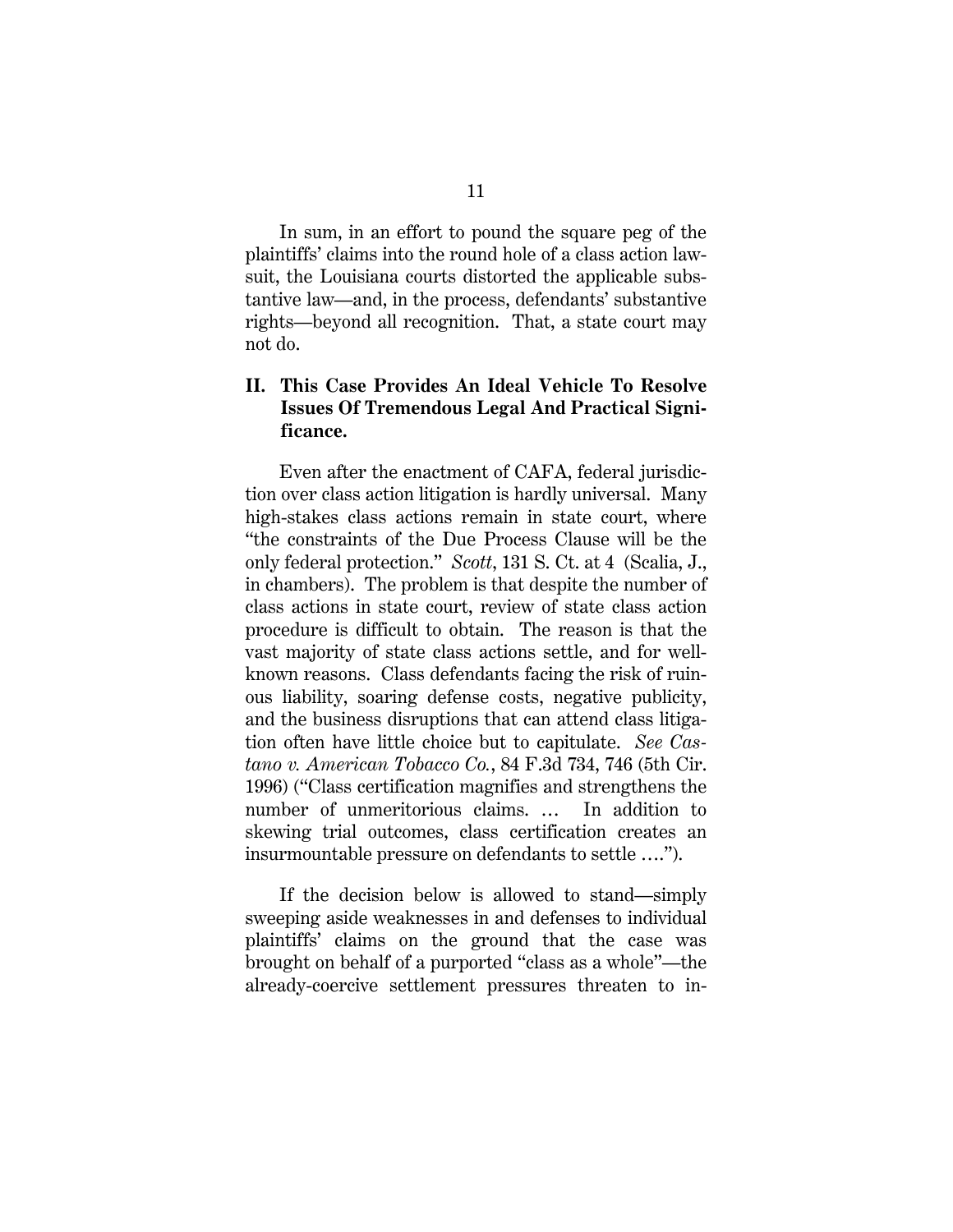crease exponentially. Needless to say, that is an untenable position for American businesses and consumers alike.

This case is one of few class actions certified in state courts that did *not* settle. Indeed, defendants not only defended the case to verdict and judgment but also asserted their due process rights at every turn, ultimately resulting in three published appellate opinions directly or indirectly addressing the issues raised in the Petition. *See* Pet. App. 1a–30a, 31a–79a, 281a–303a. This case therefore presents the Court with a unique opportunity, in the context of a case tried to judgment, to address the due process limits on state class action procedure.

#### **A. Even After CAFA, Many Large Class Actions Must Be Litigated In State Court.**

As Congress recognized when it enacted CAFA, the class action device has been abused most often "in state courts, where the governing rules are applied inconsistently" and "frequently in a manner that contravenes basic fairness and due process considerations." S. Rep. 109-14, at 4 (2005); *see id.* at 21–23. Although CAFA addressed this problem in part by expanding federal-court jurisdiction over certain categories of class actions, many such actions continue to be filed in state court. And as this case demonstrates, removal is not always a ready solution; "major class action[s] ... will not be removable" under CAFA if they are "drawn to include only residents of" a single State. *Scott*, 131 S. Ct. at 4 (Scalia, J., in chambers).

Moreover, creative plaintiffs' attorneys continue to exploit loopholes in CAFA. For example, some attorneys now comb state-court records for small collections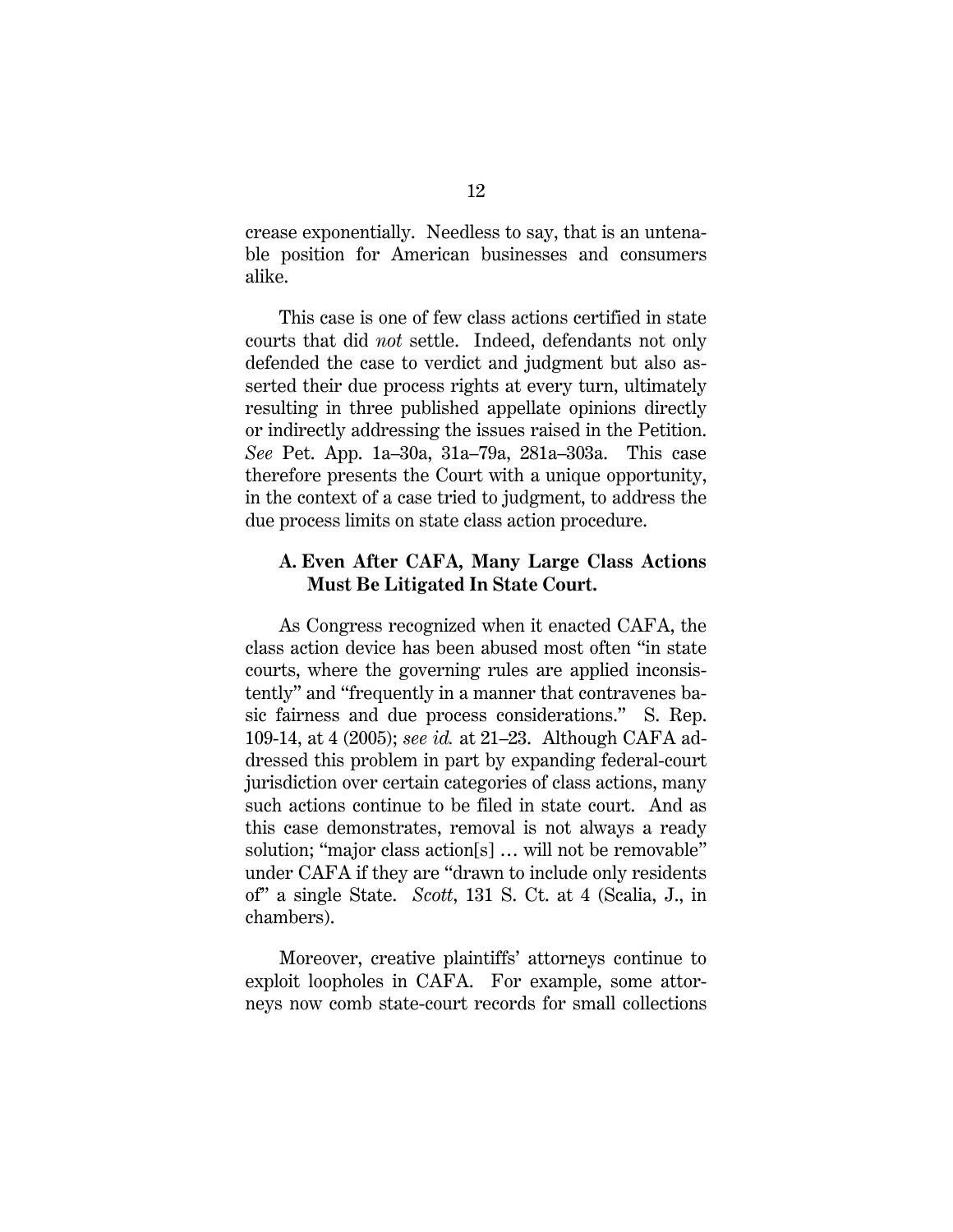actions in which to file "counterclaim class actions," thereby transforming small disputes over unpaid bills into sprawling, multimillion-dollar consumer class actions. At least according to some courts and commentators, such cases cannot be removed under CAFA regardless of the amount in controversy based on pre-CAFA case law interpreting the general removal statute, 28 U.S.C. § 1441, to prohibit removal by counterclaim defendants or additional counter-defendants. *See Palisades Collections LLC v. Shorts*, 552 F.3d 327, 330–37 (4th Cir. 2008), *cert. denied sub nom. AT&T Mobility LLC v. Shorts*, 129 S. Ct. 2826 (2009); Jay Tidmarsh, *Finding Room for State Class Actions in a Post-CAFA World: The Case of the Counterclaim Class Action*, 35 W. ST. U. L. REV. 193, 196–97 (2007). *But see Palisades Collections*, 552 F.3d at 337–45 (Niemeyer, J., dissenting and dissenting from the denial of rehearing en banc).

Empirical evidence confirms that significant class action litigation continues to occur in the state courts. For example, despite CAFA's enactment in February 2005, more than 750 class actions were filed in 2005 in California alone, the vast majority of which were not removable.3 Although this figure represented a predicta-

<sup>3</sup> ADMINISTRATIVE OFFICE OF THE CALIFORNIA COURTS, FINDINGS OF THE STUDY OF CALIFORNIA CLASS ACTION LITIGATION, 2000- 2006: FIRST INTERIM REPORT 3–4, 25 (Mar. 2009) [hereinafter "California Class Action Study"], *available at* http://www. courtinfo. ca.gov/reference/documents/class-action-lit-study.pdf. CAFA took effect in February 2005. A sample of 177 of the 751 class actions filed in California in 2005 found that only 19.2% were permanently removed to federal court. *Id.* at 25. Federal Judicial Center researchers have relied on the California study in their analyses, noting that "reliable data on class action activity in most state court systems simply do not exist." Federal Judicial Center, *Progress Report to the Advisory Committee on Civil Rules on the Impact of*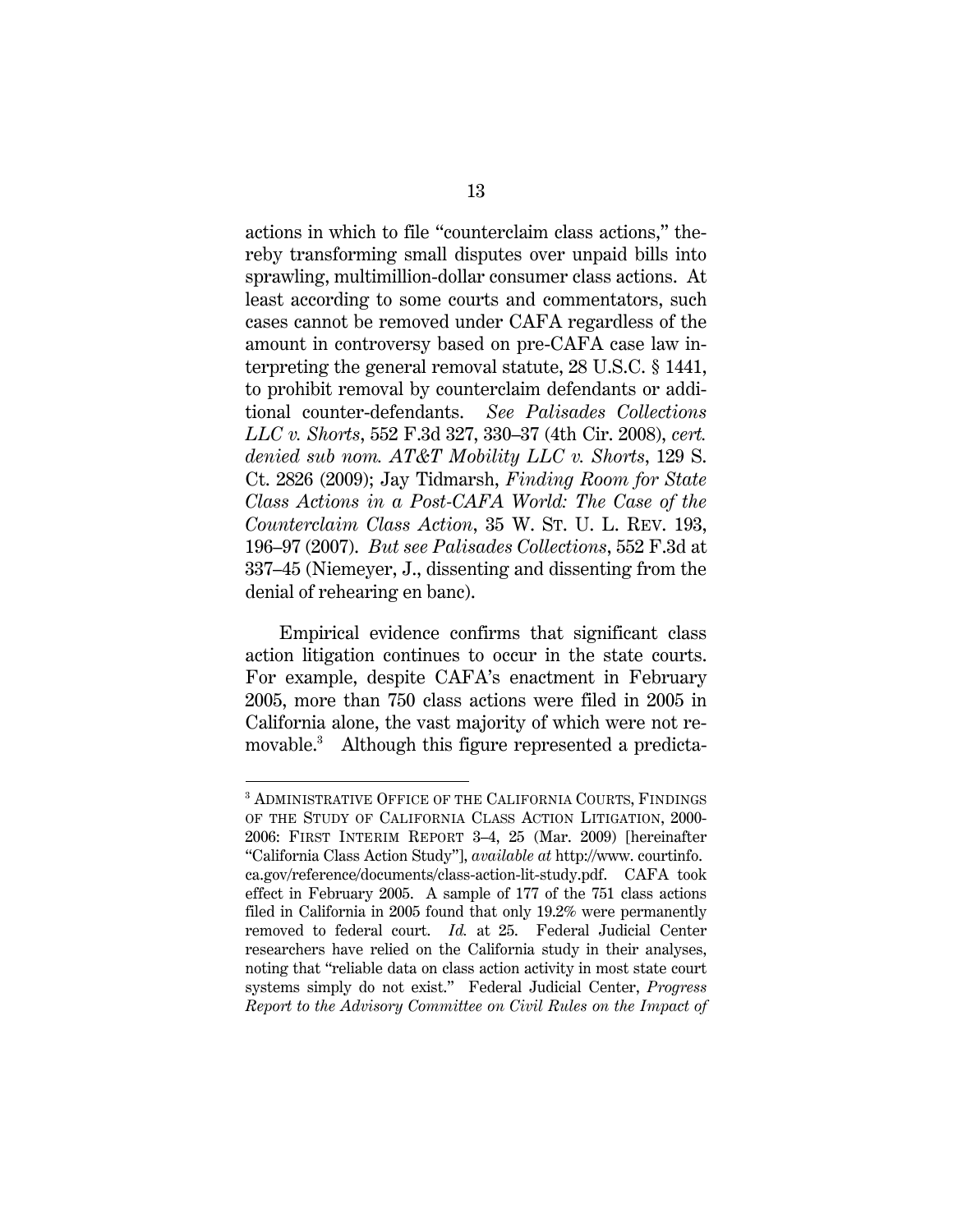ble decrease from the pre-CAFA high of 833 class actions filed in California in 2004, it significantly exceeded the number of class actions filed in the state in any of the four prior years. California Class Action Study, *supra*  note 3, at 3–4. In other words, CAFA slowed, but for the most part did not defuse entirely, "the dramatic explosion of class actions in state courts." S. Rep. 109-14, at 14 (2005).

When a class defendant finds itself in state court—as often it will—its *only* federal protection is the Due Process Clause. It is therefore essential that this Court clarify the extent to which the Clause limits state courts' ability to distort otherwise applicable law as a means of making a class action work.

## **B. Most State Class Actions Settle Because Defendants Face Coercive Pressure To Capitulate Rather Than Litigate.**

It is common knowledge that "the vast majority of certified class actions settle, most soon after certification." Robert G. Bone & David S. Evans, *Class Certification and the Substantive Merits*, 51 DUKE L.J. 1251, 1291–92 (2002) ("[E]mpirical studies … confirm what most class action lawyers know to be true."); *see also* Richard A. Nagareda, *Class Certification in the Age of Aggregate Proof*, 84 N.Y.U. L. REV. 97, 99 (2009) ("With vanishingly rare exception, class certification [leads to] settlement, not full-fledged testing of the plaintiffs' case by trial."); Thomas E. Willging & Shannon R.

*CAFA on the Federal Courts*, at 4 (Nov. 2007), *available at*  http://www.uscourts.gov/uscourts/RulesAndPolicies/rules/CAFA ProgressReport-Final.pdf.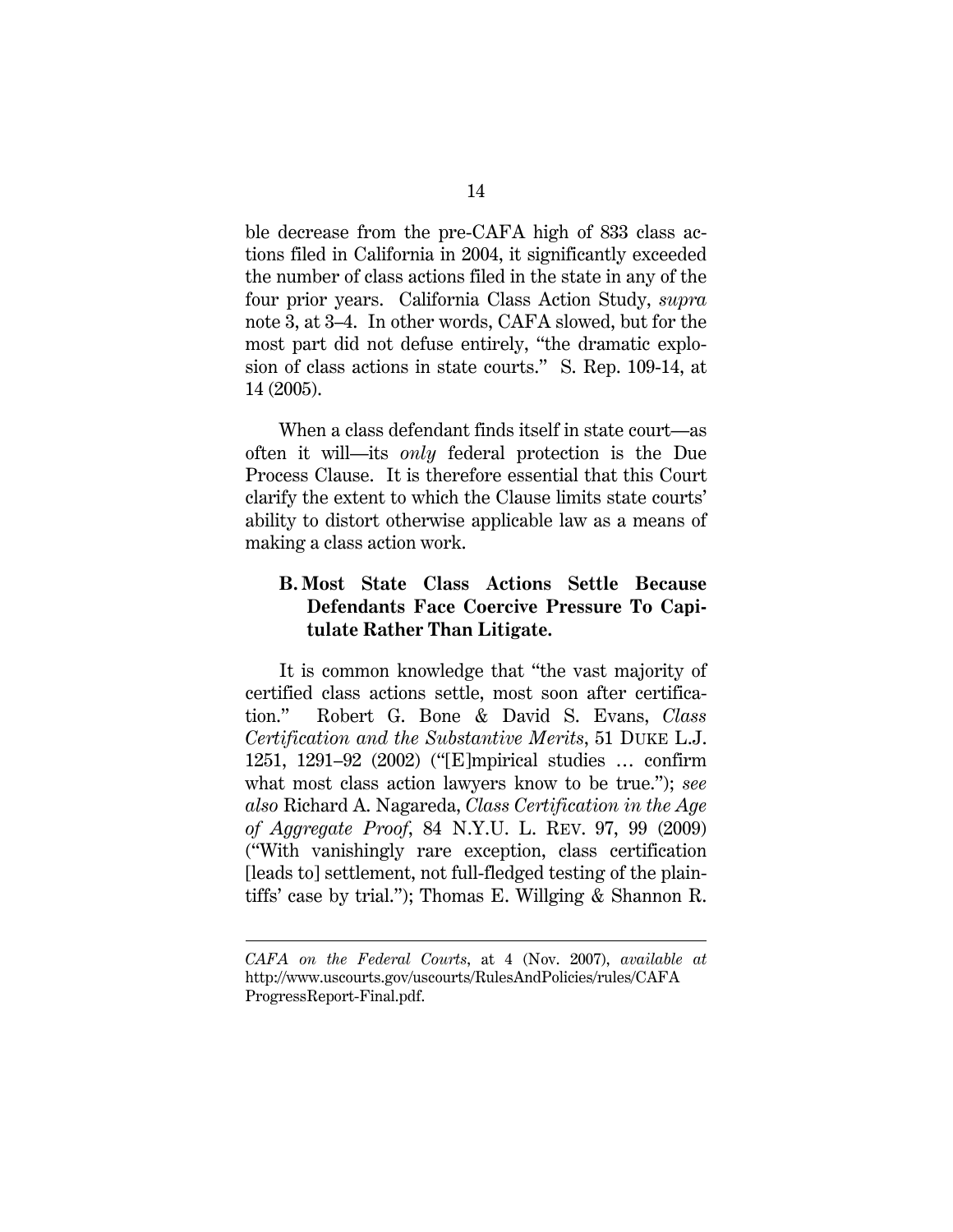Wheatman, *Attorney Choice of Forum in Class Action Litigation: What Difference Does It Make?*, 81 NOTRE DAME L. REV. 591, 647 (2006) ("[A]lmost all certified class actions settle.").

The reasons that so many class actions settle before trial are well-documented. Chief among them, of course, is that "[e]ven in the mine-run case, a class action can result in 'potentially ruinous liability.' A court's decision to certify a class accordingly places pressure on the defendant to settle even unmeritorious claims." *Shady Grove Orthopedic Assocs. v. Allstate Ins. Co.*, 130 S. Ct. 1431, 1465 n.3 (2010) (Ginsburg, J., dissenting) (quoting FED. R. CIV. P. 23, advisory committee's note); *accord, e.g.*, *Coopers & Lybrand v. Livesay*, 437 U.S. 463, 476 (1978); *Castano*, 84 F.3d at 746. When a class is certified, the aggregation of claims in a single action creates an "enhanced risk of costly error." *Thorogood v. Sears, Roebuck & Co.*, 624 F.3d 842, 849 (7th Cir. 2010) (Posner, J.). If, for example, "a company is sued a number of times for selling a defective product," and "[i]t wins some of the cases and loses others," then "the aggregate outcome reflects more or less accurately the expected litigation value of the plaintiffs' claims." *Id.* "But when the central issue in a case is given class treatment" to be resolved "once-and-for-all" by a single trier of fact, "trial becomes a roll of the dice"; "a single throw may determine the outcome of an immense number of separate claims" and potentially impose staggering liability. *Id.* Because, to "put[] it mildly," a defendant "may not wish to roll these dice," there "will be … intense pressure to settle." *In re Rhone-Poulenc Rorer, Inc.*, 51 F.3d 1293, 1298 (7th Cir. 1995) (Posner, C.J.). Class certification threatens this ruinous liability, and thus creates coercive settlement pressure, even when the defendant is given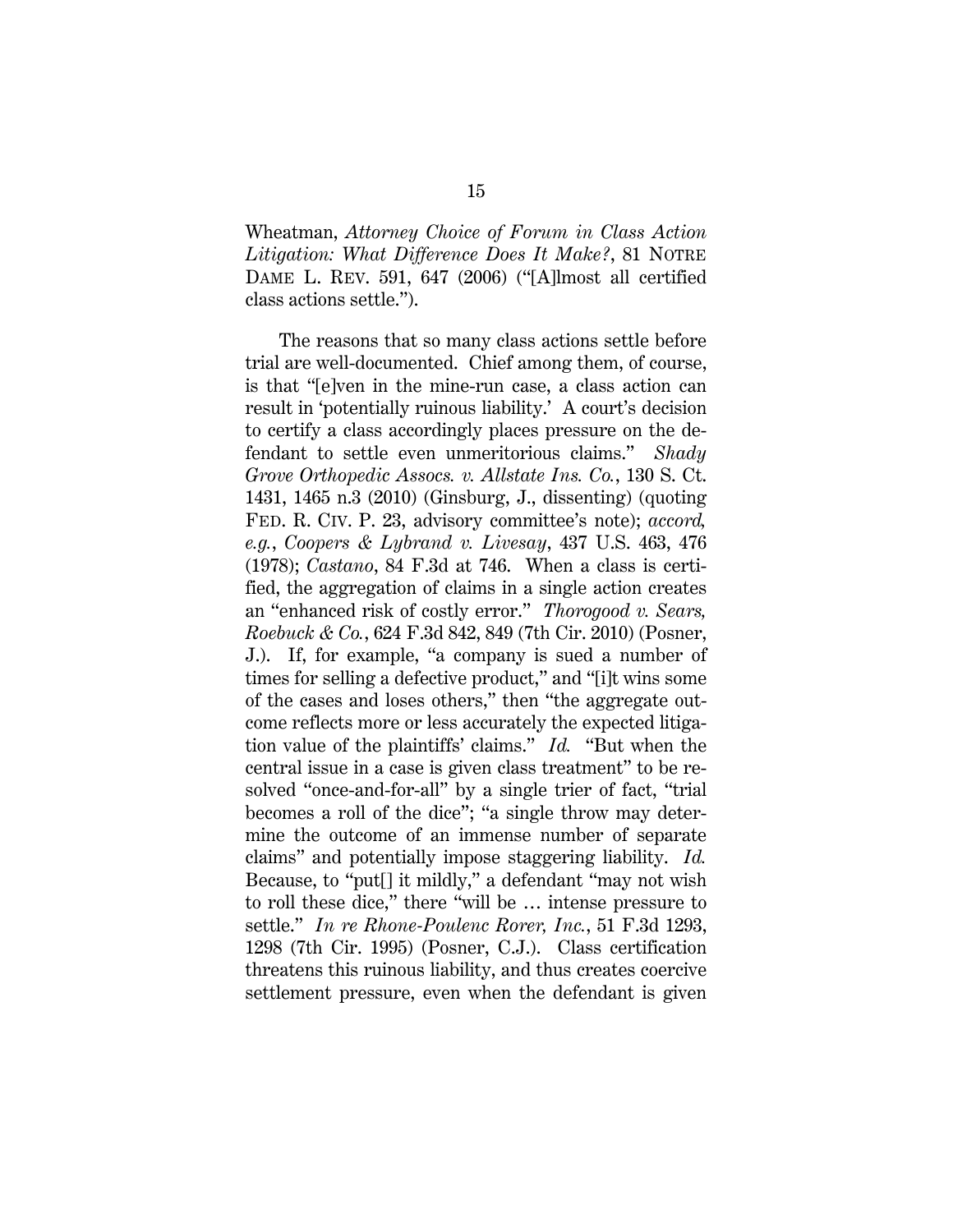an opportunity in later proceedings to present individualized defenses. *Id.* When, as in this case, the defendant is *denied* that right, the risk—and the pressure—increases exponentially.

Liability risk forms only a part of the settlement pressure that class defendants face. In addition, "[c]lass actions are expensive to defend." *Cowen v. Bank United*, 70 F.3d 937, 941 (7th Cir. 1995) (Posner, C.J.); *see also Coopers & Lybrand*, 437 U.S. at 476 (noting that the threat of increased "litigation costs" may cause a defendant to "settle and … abandon a meritorious defense" in the face of a certified class); FED. R. CIV. P. 23, advisory committee's note (same). In particular, "[o]ne purpose of discovery—improper and rarely acknowledged but pervasive—is: it makes one's opponent spend money." *Thorogood*, 624 F.3d at 849 (quotation marks omitted). "In most class action suits … there is far more evidence that plaintiffs may be able to discover in defendants' records (including emails, the vast and ever-expanding volume of which has made the cost of discovery soar) than vice versa." *Id.* at 849–50; *see also* Louis W. Hensler III, *Class Counsel, Self-Interest and Other People's Money*, 35 U. MEM. L. REV. 53, 66 (2004) ("Corporate defendants' almost universally-voluminous files … allow plaintiffs to impose, at the very outset of the litigation, huge document production costs…."). Accordingly, a defendant in a large class action may find it necessary to "settle a claim that appears to be without merit" simply to avoid the "burdensome" "cost of pre-trial discovery." Hensler, *supra*, at 65–66; *cf. also Bell Atl. Corp. v. Twombly*, 550 U.S. 544, 559 (2007) ("[T]he threat of discovery expense will push cost-conscious defendants to settle even anemic cases before reaching those proceedings.").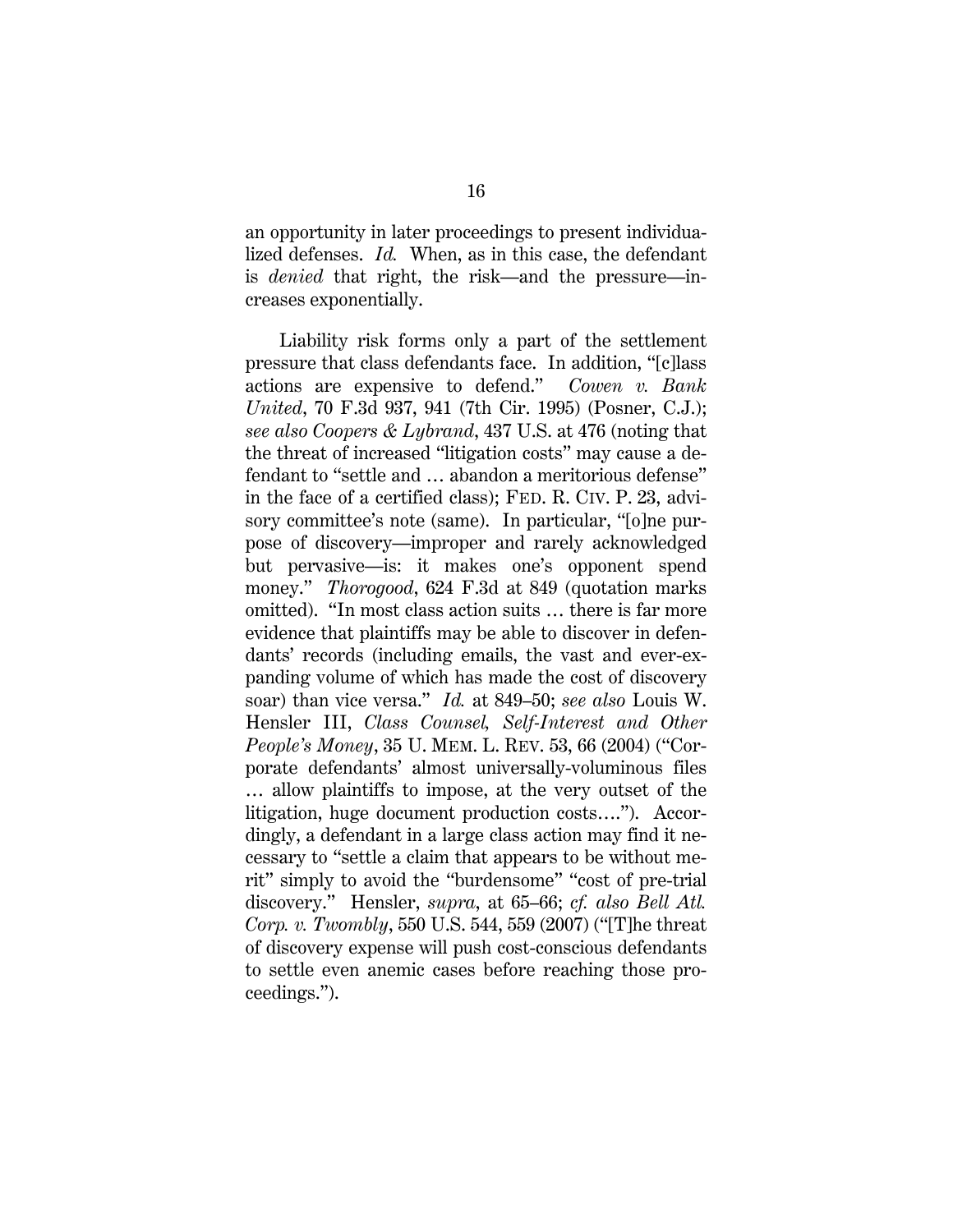Compounding the liability and defense-cost problems, the threat of poisonous publicity can also induce defendants to settle even weak class claims. Reports of wrongdoing by big companies "make good 'copy'—even if the allegations are seemingly spurious, commonplace or unproven." Steven B. Hantler, Victor E. Schwartz, Phil S. Goldberg, *Extending the Privilege to Litigation Communications Specialists in the Age of Trial By Media*, 13 COMMLAW CONSPECTUS 7, 10 (2004). Such reports typically lead with sensational accounts of the plaintiffs' unproven charges and alleged injuries and include the defendant's answer only secondarily, if at all. Moreover, while the plaintiffs' filing of a class action complaint is often a headline-grabbing event, the defendant's eventual refutation of the allegations typically receives little, if any, attention. *Id.* at 11 & n.15. It is therefore unsurprising that plaintiffs' lawyers in highprofile litigation often seek to "use the media as a vehicle" to coerce settlement by "driving down stock prices" and "vilifying the [defendant] among consumers." *Id.* at 8; *see also id.* at 31-32 (describing plaintiffs' lawyers use of this tactic in class actions against HMOs). It is equally predictable that "many … defendants settle [such] cases under the theory that a bad settlement is better than a good lawsuit." *Id.* at 8 (quotation marks omitted).

Defendants may also choose to settle weak class claims to avoid the substantial business disruptions that class actions inevitably entail. From a business standpoint, the most significant cost is not the out-of-pocket liability or legal fees but the diversion of resources from productive activity. As this Court has noted, "[t]he very pendency of the lawsuit may frustrate or delay normal business activity of the defendant which is totally unre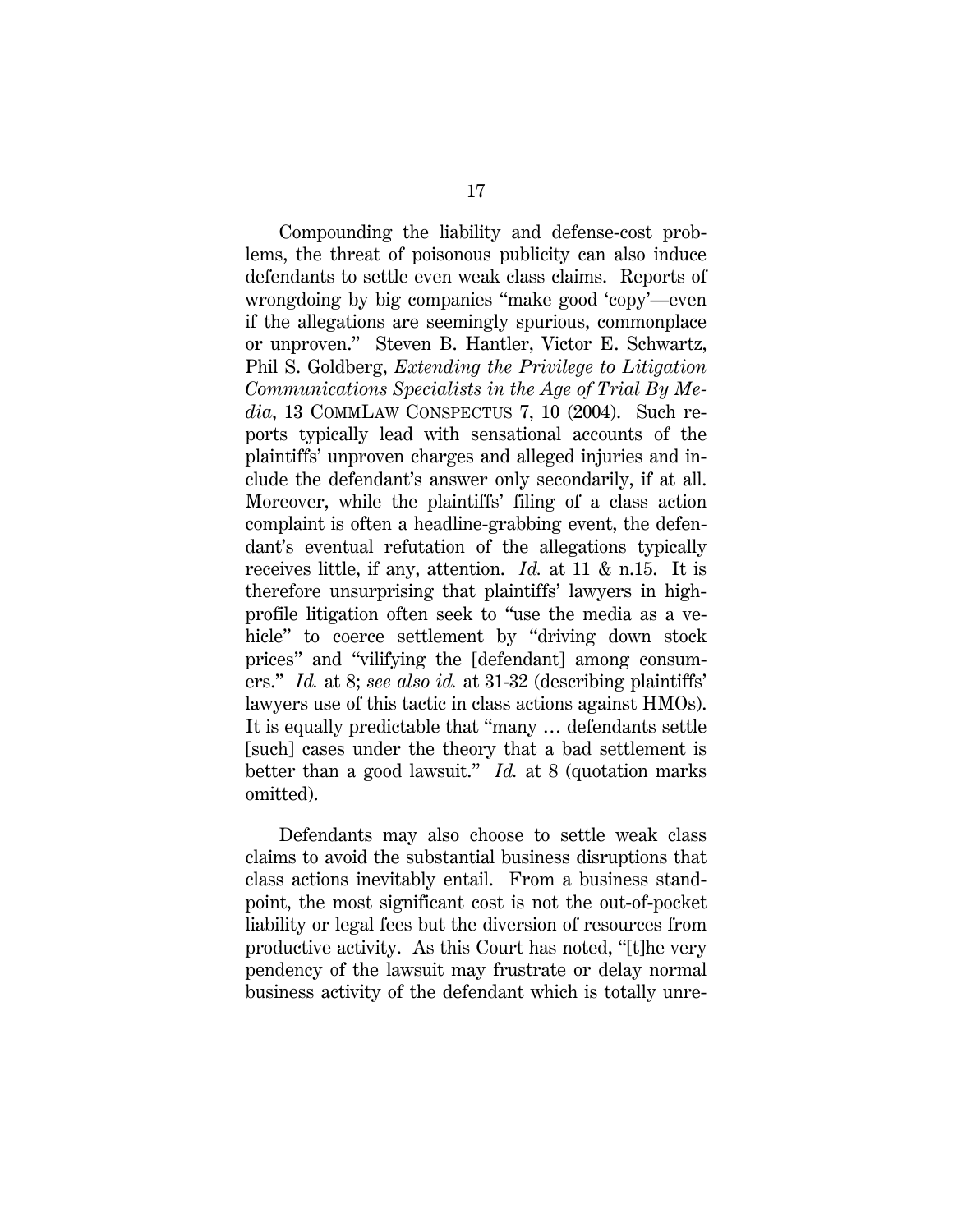lated to the lawsuit." *Blue Chip Stamps v. Manor Drug Stores*, 421 U.S. 723, 740 (1975). Time that employees spend reviewing documents, meeting with attorneys, and preparing for or attending depositions is time spent away from the company's core business. Thus, "a plaintiff with a largely groundless claim [may] simply take up the time of a number of other people, with the right to do so representing an in terrorem increment of the settlement value, rather than a reasonably founded hope that the process will reveal relevant evidence." *Id.* at 741. Such disruption "is a social cost rather than a benefit." *Id.*

Finally, class actions can also impose crippling opportunity and investment costs. "A \$50 million lawsuit against a company can easily prevent that company from raising \$250 million or even \$500 million in debt or equity to finance new, productive business activities." Jonathan T. Molot, *A Market in Litigation Risk*, 76 U. CHI. L. REV. 367, 374 (2009). "At the very least, the uncertainty surrounding a significant potential liability may increase a company's cost of capital by depressing its stock price or increasing the interest rate it must pay on its debt." *Id.*; *see also* Hantler et al., *supra*, at 31–32 (describing how Aetna's stock dropped 30% following plaintiffs' lawyers meetings with Wall Street analysts regarding HMO class actions). In some cases, such opportunity or investment costs "dwarf the primary costs" of the class action itself. Molot, *supra*, at 374–75.

In sum, a certified class action can create a perfect coercive storm. The risk, however remote, of ruinous liability combines with high defense costs, negative publicity, and the drag on business operations to produce an environment in which settlement often becomes the only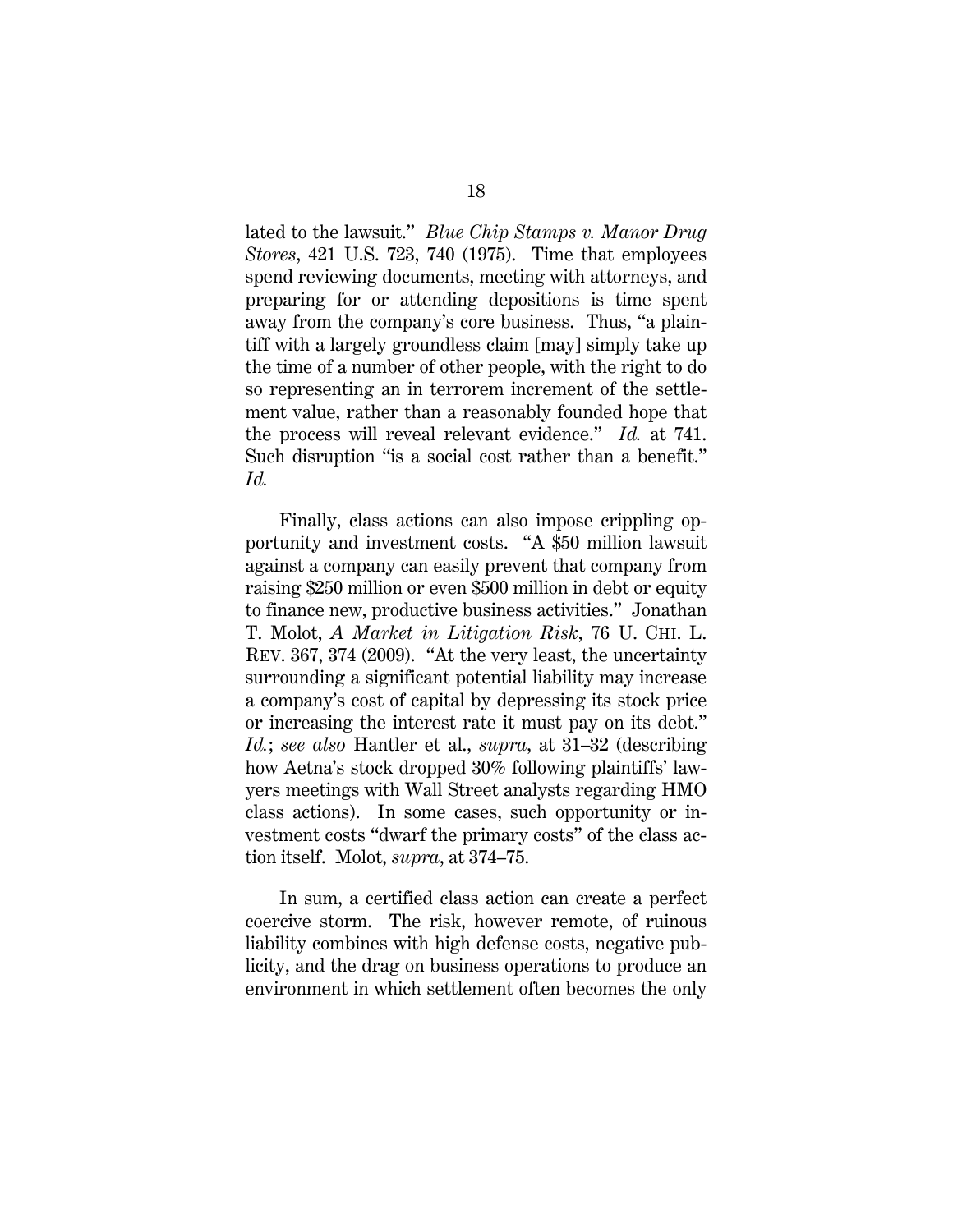option. It is therefore hardly surprising that class certification—particularly in state court, where federal protection resides solely in the Due Process Clause—precipitates prompt settlement in the vast majority of cases.

#### **C. The Rulings Below Will Exacerbate The "Blackmail Settlement" Problem.**

Subjecting class defendants to coercive settlement pressures "even when the probability of an adverse judgment is low" has "been referred to as judicial blackmail." *Castano*, 84 F.3d at 746. Courts, of course, are "legitimate[ly]" "concern[ed] about" such "'blackmail settlements.'" *Rhone-Poulenc*, 51 F.3d at 1298 (quoting HENRY J. FRIENDLY, FEDERAL JURISDICTION: A GEN-ERAL VIEW 120 (1973)).

The risk of blackmail settlements demands careful attention to and rigorous application of the requirements for certifying class actions in the first instance, both under the Federal Rules of Civil Procedure and under the Due Process Clause. *See Taylor v. Sturgell*, 553 U.S. 880, 900–01 (2008) ("In the class-action context," due process protections "are implemented by the procedural safeguards contained in Federal Rule of Civil Procedure 23."); see also Wal-Mart Stores, Inc. v. Dukes, S. Ct. \_\_\_, 2010 WL 3358931 (Dec. 6, 2010) (No. 10-277). Beyond that, and particularly relevant here, the blackmail risk also demands close scrutiny of the procedures applied at trial in order to ensure that courts are not distorting governing legal principles or denying due process protections in the name of expediency. *See supra* pages 4–11; Pet. 14–28.

To be clear, the fact that most certified class actions settle before trial does not render "unimportant" the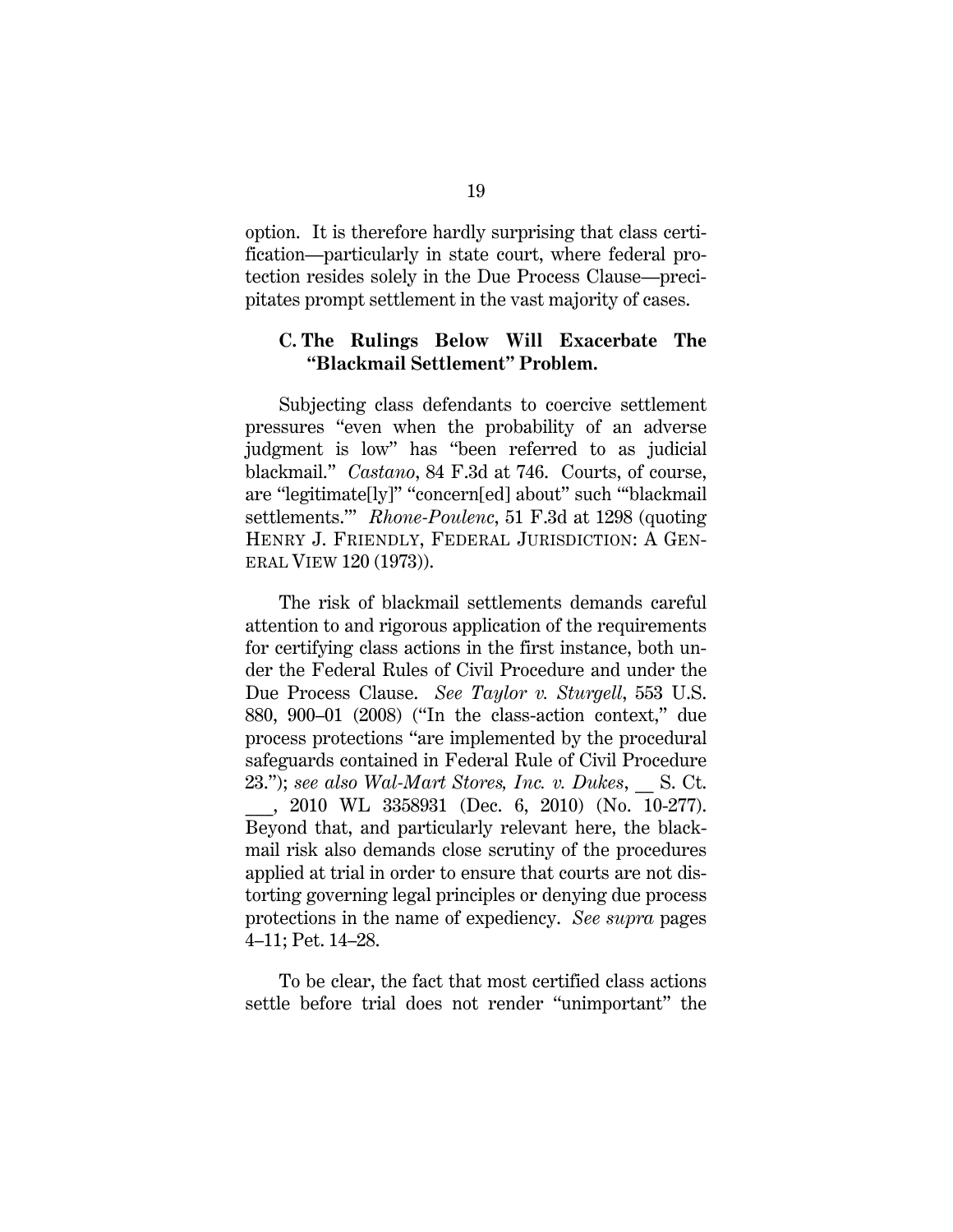need to police state courts' procedures in the class actions that do go to trial. *See* Robert H. Mnookin & Robert B. Wilson, *Rational Bargaining and Market Efficiency: Understanding* Pennzoil v. Texaco, 75 VA. L. REV. 295, 295 (1989). In fact, just the opposite is true. Litigants "bargain with the knowledge that if they cannot strike a deal, a court ultimately may impose a resolution." *Id.* "[T]he rules and procedures used inside of court" thus "substantially affect[] the bargains reached outside of court." *Id.*

Accordingly, if—as here—the effect of a ruling certifying a class is to preclude examination of evident weaknesses in the plaintiffs' claims, or to preclude the defendant from presenting available defenses, then the case's blackmail value will skyrocket. As already noted, even in the best of circumstances, "[c]ertification of a large class may so increase the defendant's potential damages liability and litigation costs that he may find it economically prudent to settle and to abandon a meritorious defense." *Coopers & Lybrand*, 437 U.S. at 476. If class certification effectively deprives the defendant of the right to present meritorious defenses—or relieves plaintiffs of the burden of proving necessary elements of their claims—then the defendant's bargaining position will evaporate entirely and the settlement pressure will, in almost all cases, become overwhelming. *Cf.* Nagareda, *supra*, at 103 ("If a cohesive class can be created through … savvy crafting of the evidence," then "[t]he law [will] run a considerable risk of unleashing the settlement-inducing capacity of class certification based simply upon the say-so of one side."). And to make matters worse, if class certification comes to be viewed as a means of avoiding strong defenses to weak claims, class litigation will mushroom as "the attraction of such lawsuits [will]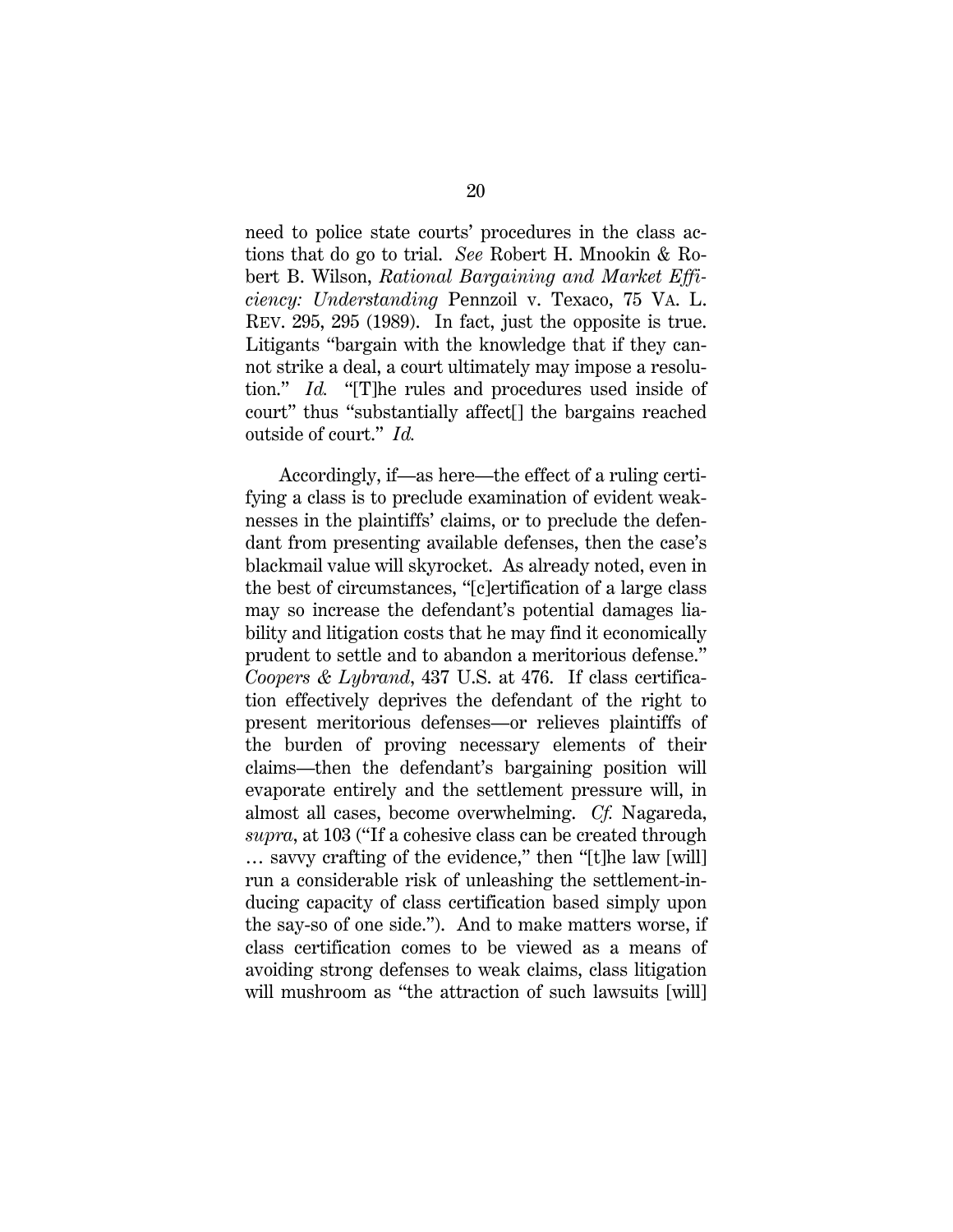become[] apparent to an ever-increasing number of plaintiff lawyers.'' *Cf.* Deborah R. Hensler et al., *Class Action Dilemmas: Pursuing Public Goals for Private Gain, Executive Summary*, at 10 (Rand Inst. for Civ. Justice 1999), *available at* http://www.rand.org/content/ dam/rand/pubs/monograph\_reports/2005/MR969.1.pdf.

## **D. This Case Provides An Ideal Vehicle For Resolving Recurring Constitutional Issues Of Nationwide Importance.**

As already explained, although class action treatment can frequently result in a denial of a defendant's constitutional rights, the class-certification pressurecooker often precludes trial on the merits. Without a trial—and the appellate review that eventually ensues constitutional wrongs simply go unaddressed.

This case, which resulted in a trial, verdict, judgment, and three reported appellate decisions, is a unique exception to the general rule. $<sup>4</sup>$  The complete record of</sup> the trial and its subsequent review by the Louisiana courts provides the Court an ideal vehicle to address the question whether and to what extent the Due Process Clause limits state courts' ability to force class treatment by distorting the governing law and eliminating defendants' right to present available defenses. The record below amply demonstrates the fundamental unfairness

l

<sup>&</sup>lt;sup>4</sup> Indeed, in the California courts' study of class action litigation discussed above, out of 289 certified class actions, only *two* were tried to verdict. ADMINISTRATIVE OFFICE OF THE CALIFORNIA COURTS, CLASS CERTIFICATION IN CALIFORNIA: SECOND INTERIM REPORT FROM THE STUDY OF CALIFORNIA CLASS ACTION LITIGATION tbl.D.1 (Feb. 2010), *available at* http://www.courtinfo.ca.gov/reference/documents/classaction-certification.pdf.